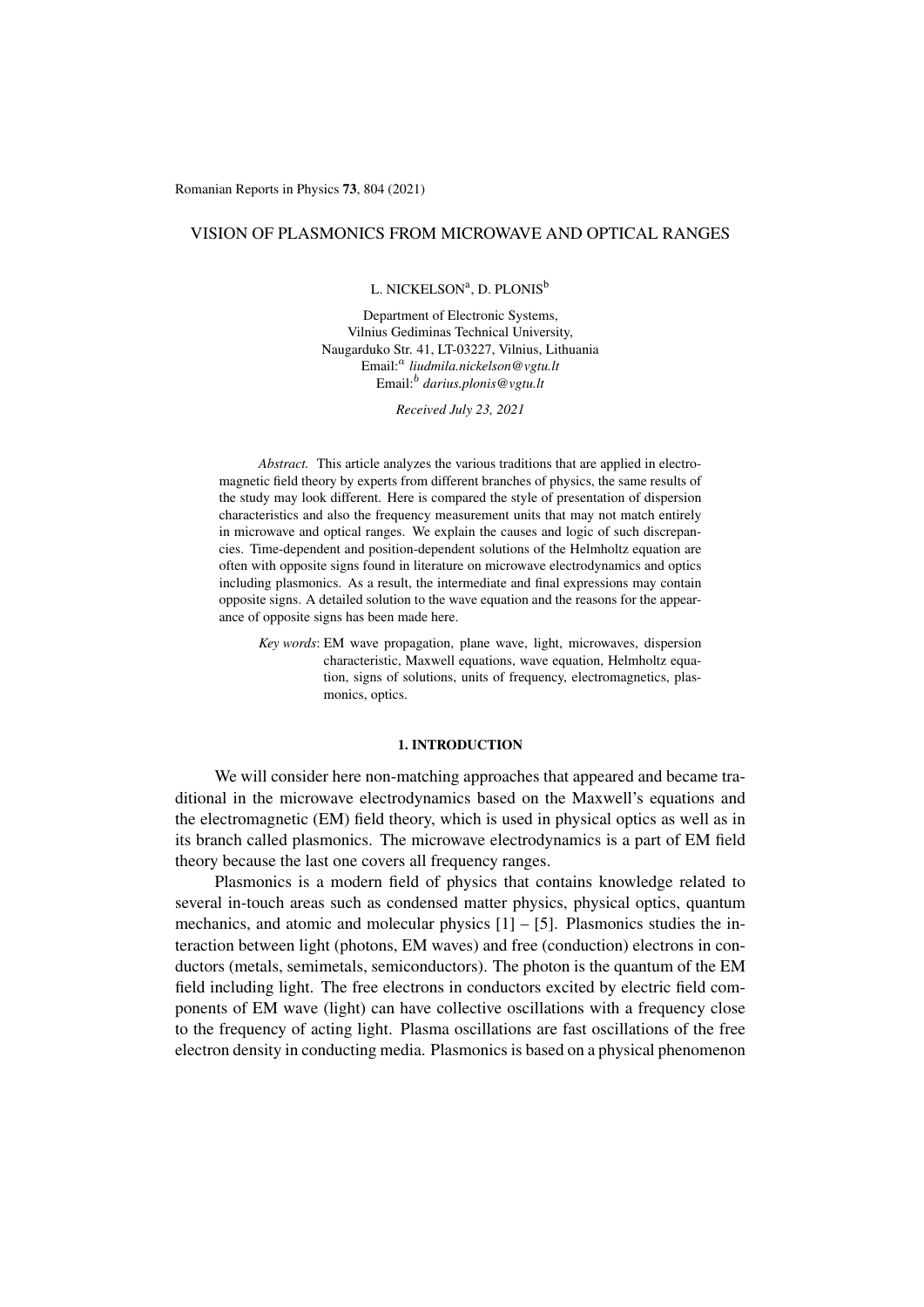called plasmon. Plasmons by their physical nature are a composition of free electron plasma and the acting EM wave.

The surface plasmon waves are often used in the next-generation modern devices. The surface plasmon wave consists of the upper and lower parts separated by the boundaries of the two environments. Both parts of the plasmonic wave propagate at the same speed, which may be lower than the speed of an EM wave inside a dielectric (air) environment. We could imagine a wave of surface plasmons resembling a horse running through the shallow waters of a river. The lower part of the horse is in the water, thus causing concentric circles of water waves. The head of the moving horse creates an air swirl. The horse's body is in two environments at the same time. The horse, which we can compare with a plasmon wave, moves forward in the required direction as something single whole. The plasmonic wave moving along a dielectric-metal interface (surface) is also called the surface plasmon polariton (SPP) [\[6\]](#page-14-2). The polariton can be defined as the strong coupling of photon with another quasiparticle.

By definition, the microwave electrodynamics is the branch of physics that deals with relatively fast changing EM fields. This corresponds to ranges: SHF (super high frequency), EHF (extremely high) and THF (tremendously high) with the general frequency range  $f = 3$  GHz (gigahertz,  $10^9$  Hz) – 3 THz (terahertz,  $10^{12}$ Hz) and wavelength  $\lambda = 10$  cm to 100  $\mu$ m (micrometer, 10<sup>-6</sup> m) in free space (in a vacuum).

By definition optics is the branch of physics that studies the features of light, its interactions with matter and applications created on this base. Optics is the science of light that includes the EM wave spectrum as IR (infrared,  $0.3 \text{ THz} - 0.43 \text{ PHz}$ ), VIS [visible,  $(0.43 - 0.79)$  PHz], UV [ultraviolet,  $(0.79 - 30)$  PHz] and the light is characterized by the frequency  $f=0.3 - 3000$  THz and wavelength  $\lambda = 1$  mm to 10 nm (nanometer,  $10^{-9}$  m) in free space. Let us remind you that 1 petahertz (1 PHz) =  $10^{15}$  Hz =  $10^6$  GHz =  $10^3$  THz.

The microwave electrodynamics [\[7\]](#page-14-3), [\[8\]](#page-14-4), [\[9\]](#page-14-5) and physical optics [\[10\]](#page-15-0), [\[11\]](#page-15-1), [\[12\]](#page-15-2) deals with EM waves and they are both based on the Maxwell's equations. It is interesting to note that the signs in the expressions describing the phenomena of plasmonics obtained by experts of microwave and optical ranges are often opposite.

The purpose of this article is to show the differences caused by the traditions of the mentioned areas of physics, and to find out at what stage of the solution occur differences in the signs.

Here we will analyze a few important differences that have to face the readers of technical literature concerning three issues: 1) dispersion characteristics; 2) units of frequency; 3) choosing opposite signs for position (spatial) terms as well for time (temporal) terms in solving the same wave equations. We are going to start parsing the differences from the simplest issue about graphs of characteristics.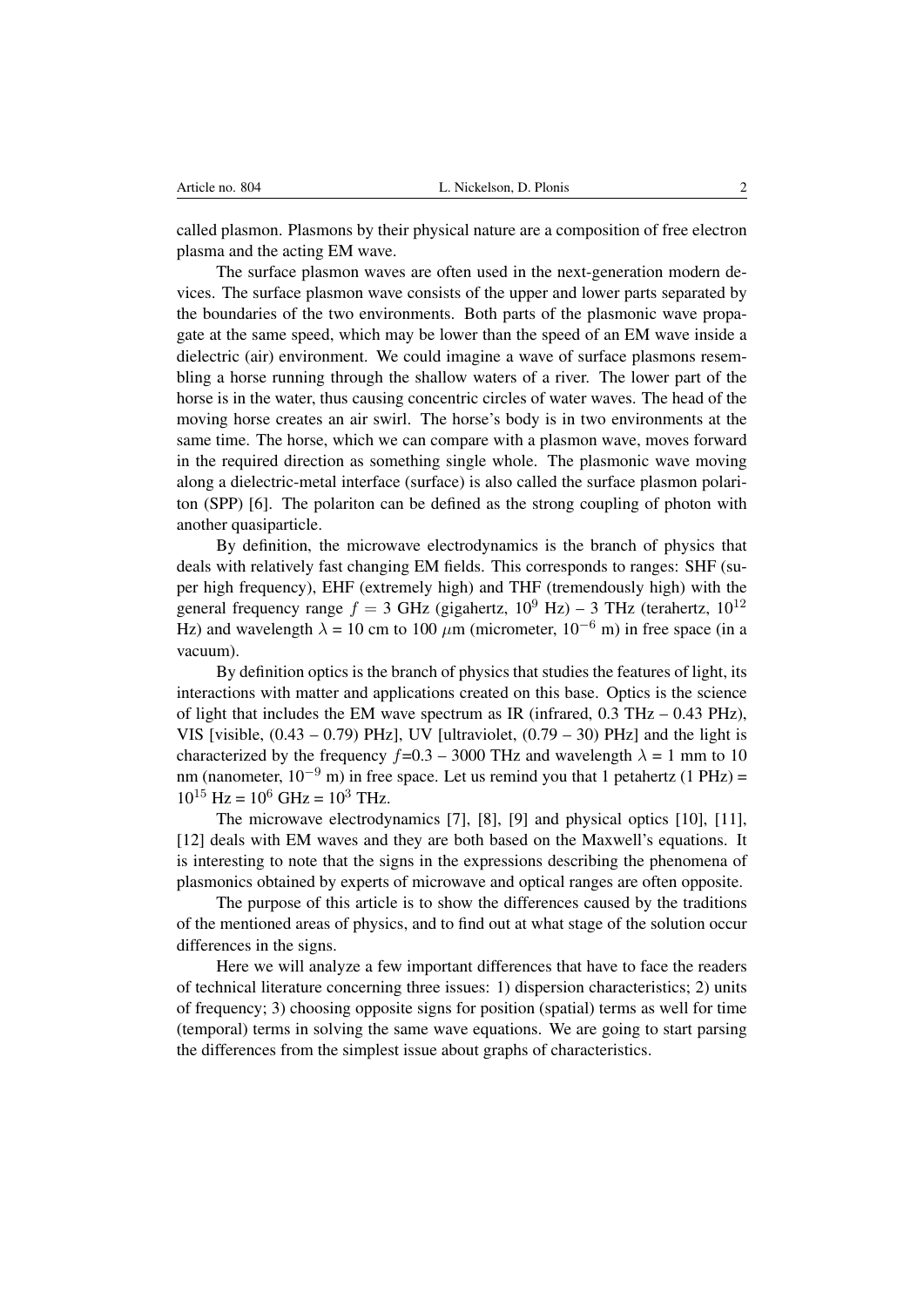## 2. GRAPHICS OF DISPERSION CHARACTERISTICS

Dispersion characteristics are usually turned upside down in the literature on plasmonics (optics) in comparison with the microwave electrodynamics. In the literature on plasmonics  $[13] - [18]$  $[13] - [18]$  $[13] - [18]$ , is often used the dispersion characteristic in the form  $f = F(k)$ , where the frequency f is a function on the propagation constant (wave number) k. Instead of the frequency  $f$  can also be used the angular (cyclic) frequency  $\omega = 2\pi f$  or other normalized value such as  $\omega/\omega_p$ , where  $\omega_p$  is the plasma frequency of the conduction electrons [\[1\]](#page-14-0), [\[4\]](#page-14-6), [\[9\]](#page-14-5), [\[12\]](#page-15-2).

In Fig. [1](#page-2-0) are given the dispersion characteristics for the layered structure with parameters taken from [\[6\]](#page-14-2). The structure contains the following substances: the environment is air with the relative permittivity  $\varepsilon_1 = 1.0$ , the metal film with the thickness  $d = 30$  nm is made of silver (Ag) at the relative permittivity that depends on the frequency  $\varepsilon(\omega)$ . The plasma frequency for silver is  $\omega_p \approx 11.9989 \cdot 10^{15} \text{ s}^{-1}$ . The bottom layer of the structure is made of the dielectric material with  $\varepsilon_2 = 2.25$ .



<span id="page-2-0"></span>Fig. 1 – The dispersion characteristic of the SPP waves propagating on a layered structure containing metal-air and metal-dielectric interfaces on which SPPs are excited for cases: (a) in the form commonly used in the optical range and (b) in the microwave range.

Figure [1\(](#page-2-0)a) corresponds to the tradition dispersion characteristic accepted in physical optics as [\[6\]](#page-14-2) and Fig. [1\(](#page-2-0)b) represents to the same characteristic but in the form usually accepted in microwave electrodynamics. In Fig. [1\(](#page-2-0)a) on the ordinate (vertical) axis is placed the magnitude proportional to the normalized cyclic frequency  $\omega/\omega_n$  and on the abscissa (horizontal) axis is located a magnitude proportional to the propagation constant  $k$ .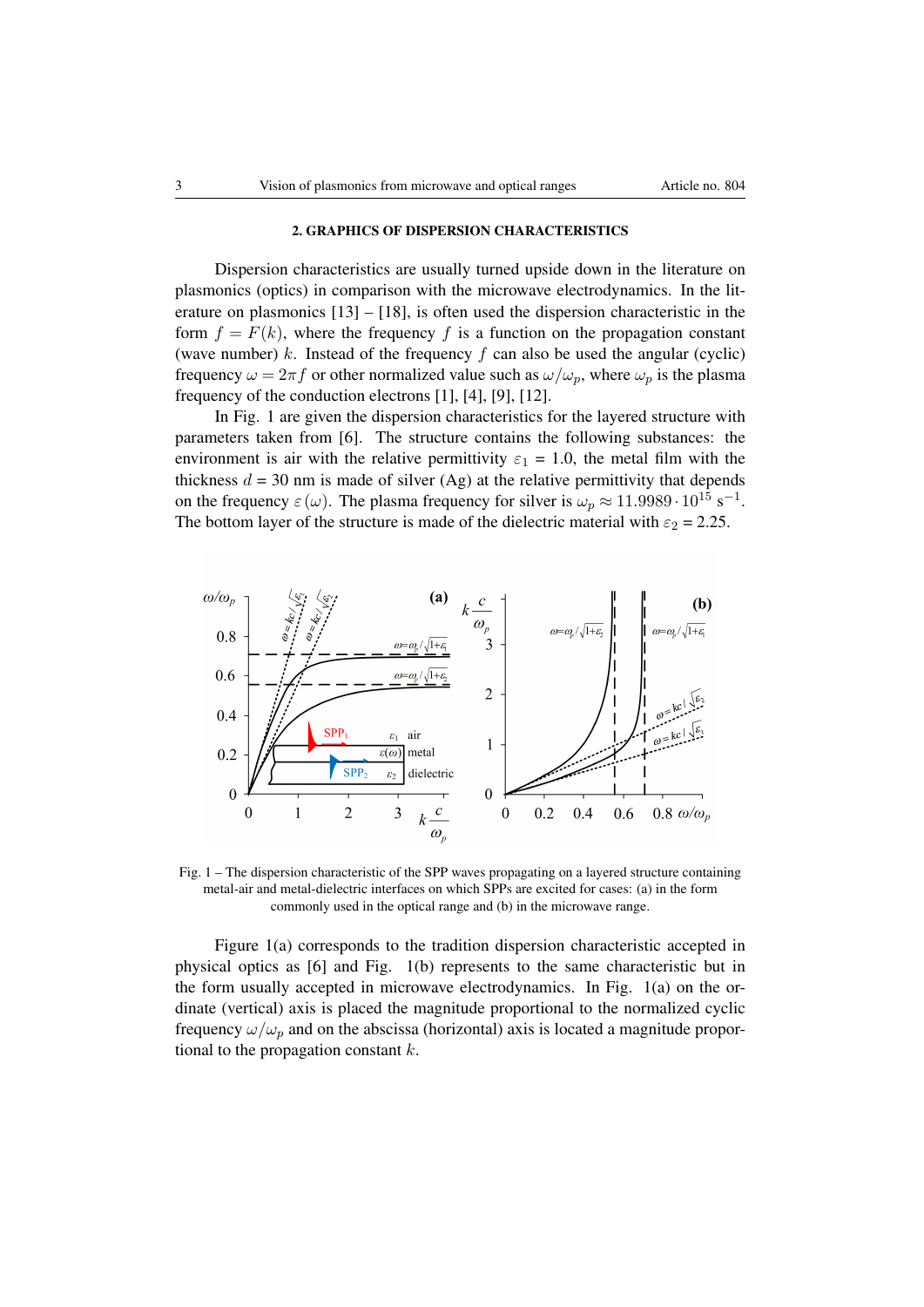In the literature on microwave electrodynamics  $[19] - [25]$  $[19] - [25]$  $[19] - [25]$  the dispersion characteristics represent the dependency  $k = F(f)$ , *i.e.* the propagation constant k (or other value proportional to its) is located on the ordinate axis and frequency  $f$  (or other value proportional to it) is placed on the abscissa axis (see Fig. [1\(](#page-2-0)b)). Although you can see sometimes the use of two approaches in the presentation of dispersion characteristics in the same article [\[26\]](#page-15-7).

### 3. VARIETY OF FREQUENCY DESIGNATION UNITS

The different units can be used for the frequency of EM waves in examinations of appropriate physical values in the microwave range and the optical range in the relevant technical literature. Throughout history, the development of microwave waveguide and antenna technologies evolved from radio and microwave frequencies with a tendency to move into higher frequencies. In the microwave range, the frequency units are only in hertz (Hz) or multiples such as kHz, GHz, THz, and PHz [\[7\]](#page-14-3) – [\[9\]](#page-14-5).

In the optical range for the frequency can also be used the energy unit equivalents as electronvolts (eV), kelvin (K) and the reciprocal centimeter  $(cm<sup>-1</sup>)$ . It is easy to find Energy Unit Conversions on the Internet [\[27\]](#page-15-8).

Historically, the optical devices typically operate at relatively high frequencies  $f = 0.3$  THz – 30 PHz of EM spectrum. In recent years there is a tendency in optics to develop devices that can also operate at lower frequencies. The optics was the basis for successful development of such advanced scientific research branches as plasmonics, photonics, and spectroscopy. Therefore, in optics as well as in plasmonics the measurement of frequency additionally occurs in eV, which is the amount of kinetic energy obtained (or lost) by an electron accelerating from rest through an electric potential difference of one volt in vacuum, also in K, which is the basic unit of temperature and cm−<sup>1</sup> , which is a unit of wavenumber measured in cycles per unit distance or radians per unit distance [\[28\]](#page-15-9) – [\[31\]](#page-15-10). Sometimes are used the normalized frequency units [\[32\]](#page-16-0), [\[33\]](#page-16-1).

*Let us consider the reasons why additional units of measurement for frequency are used in optics.*

As we know light is an EM wave that is oscillating with a frequency  $f$  in IR, VIS, and UV ranges. But light is also a particle, which is called a photon and each photon carries a packet of energy that is proportional to the frequency  $f$ . The substances consist atoms and molecules and can absorb the energy from a photon. The photon is the smallest discrete amount or quantum of EM radiation (light). The energy of a photon  $E$  can be expressed such as:

$$
E = h_{pl} f = \hbar \omega = h_{pl} \frac{c}{\lambda},\tag{1}
$$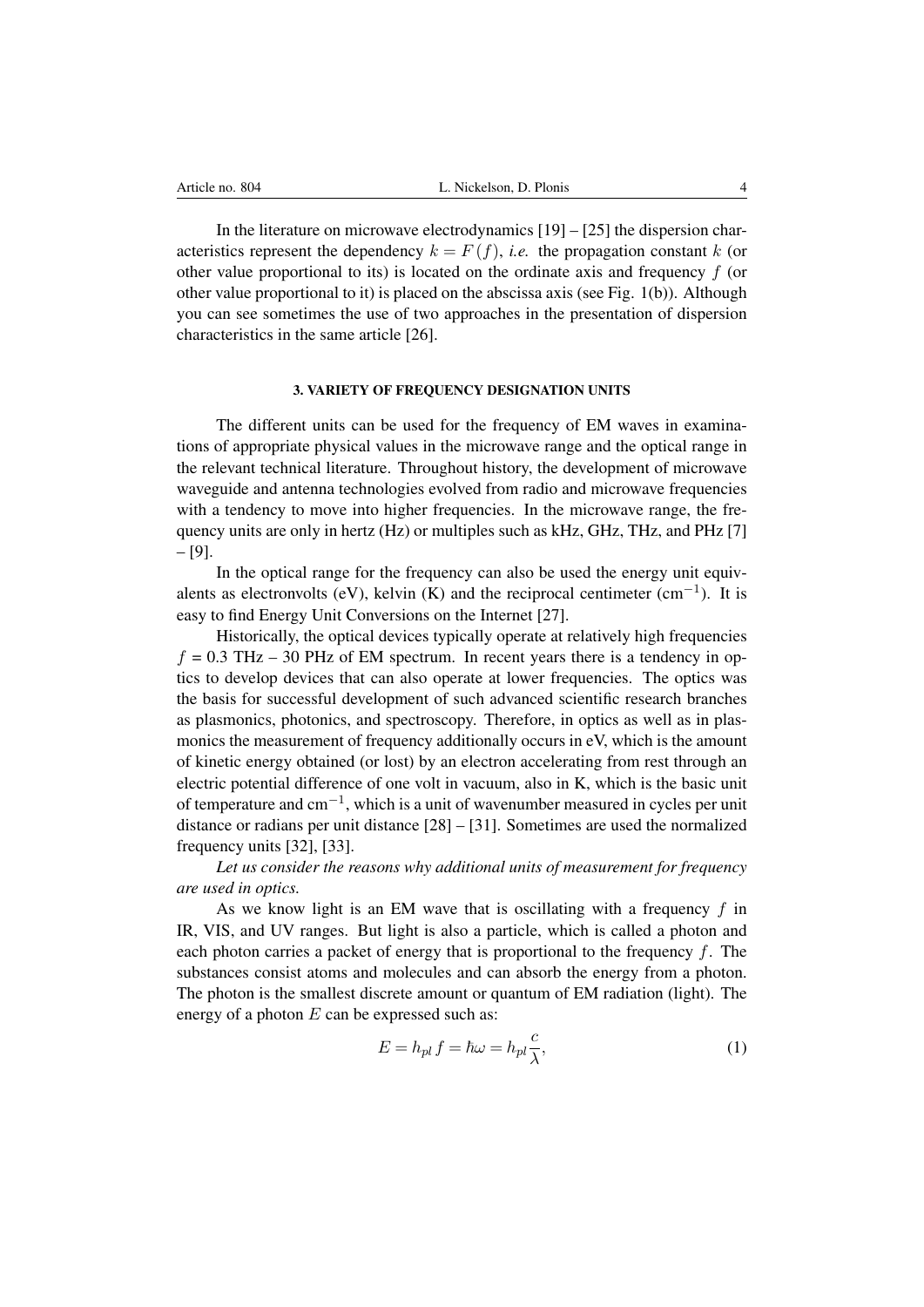where  $h_{pl} \approx 4.13567 \cdot 10^{-15}$ eV $\cdot$ s is the Planck's constant,  $\hbar = h_{pl}/2\pi$  is the reduced Planck constant,  $f \lambda = c$ , c is the speed of light in a vacuum (m/sec),  $\lambda$  is the wavelength of EM wave (light) (m).

In solids, the atoms (molecules) vibrate about their equilibrium positions of their lattice nodes. Based on the law of equipartition of energy, the average energy of a simple harmonic oscillator is  $E_k \to k_bT$ , where  $k_b$  is the Boltzmann constant and  $T$  is the absolute temperature  $(K)$ . The equipartition theorem relates the temperature of a system to its average energies [\[34\]](#page-16-2), [\[35\]](#page-16-3), see Table [1.](#page-4-0)

| Magnitude                                      | Formula                                                                                                               | Units                | Equation         |  |
|------------------------------------------------|-----------------------------------------------------------------------------------------------------------------------|----------------------|------------------|--|
| Energy, $E$                                    | $E = h_{pl} f$                                                                                                        | eV                   |                  |  |
| Wavenumber, $k$                                | $k = 1/\lambda = f/c$                                                                                                 | $cm^{-1}$ $(m^{-1})$ | (3)              |  |
| Frequency, $f$                                 | $f = c(1/\lambda)$                                                                                                    | Hz.                  | $\left(4\right)$ |  |
| The average (kinetic)<br>thermal energy, $E_k$ | $E_k \rightarrow k_b T$ where<br>$k_b = 8.6 \cdot 10^{-5}$ eV/K is<br>the Boltzmann constant,<br>T is the temperature | K                    | $\mathcal{L}$    |  |

<span id="page-4-0"></span>*Table 1* Simple relations  $f \propto E$ , k, T.

We can express the frequency from Eq. (2) as  $f = E/h_{pl}$ , which means that the frequency f is proportional  $(\infty)$  to the energy E, *i.e.*  $f \propto E$  in units eV, from Eq. (3)  $f \propto k$  in units cm<sup>-1</sup>, along with this using Eq. (5)  $f \propto T$  in units kelvin (K). Here we give several relationships between the most commonly used in plasmonics (optics) units: 1 THz = 0.00414 eV, 1 THz corresponds to the wavelength of 300  $\mu$ m. 1 eV = 241.8 THz. 1 eV corresponds to the wavelength  $\lambda = 1.2398 \,\mu$ m, 2 eV corresponds to  $\lambda = 0.620 \ \mu \text{m}$ , 6 eV corresponds to  $\lambda = 0.207 \ \mu \text{m}$  etc. Magnitudes equal 1 cm<sup>-1</sup> = 123.98 µeV= 0.0299795 THz. The relations between the various units that are used in the scientific literature on plasmonics are given in Table [2.](#page-4-1)

| Conversion of values eV, Hz, $cm^{-1}$ , and K. |                          |                          |                          |                          |  |  |
|-------------------------------------------------|--------------------------|--------------------------|--------------------------|--------------------------|--|--|
|                                                 | eV (electron volt)       | $Hz$ (Hertz)             | $\rm cm^{-1}$            | K (kelvin)               |  |  |
| eV                                              |                          | $2.41804 \cdot 10^{14}$  | 8065.73                  | 11604.9                  |  |  |
| $cm^{-1}$                                       | $1.23981 \cdot 10^{-4}$  | $2.99793 \cdot 10^{10}$  |                          | 1.42879                  |  |  |
| Hz                                              | $4.13558 \cdot 10^{-15}$ |                          | $3.33565 \cdot 10^{-11}$ | $4.79930 \cdot 10^{-11}$ |  |  |
|                                                 | $8.61705 \cdot 10^{-4}$  | $4.79930 \cdot 10^{-11}$ | 0.695028                 |                          |  |  |

<span id="page-4-1"></span>*Table 2*

We use definitions and quantities here that are usually applied in quantum me-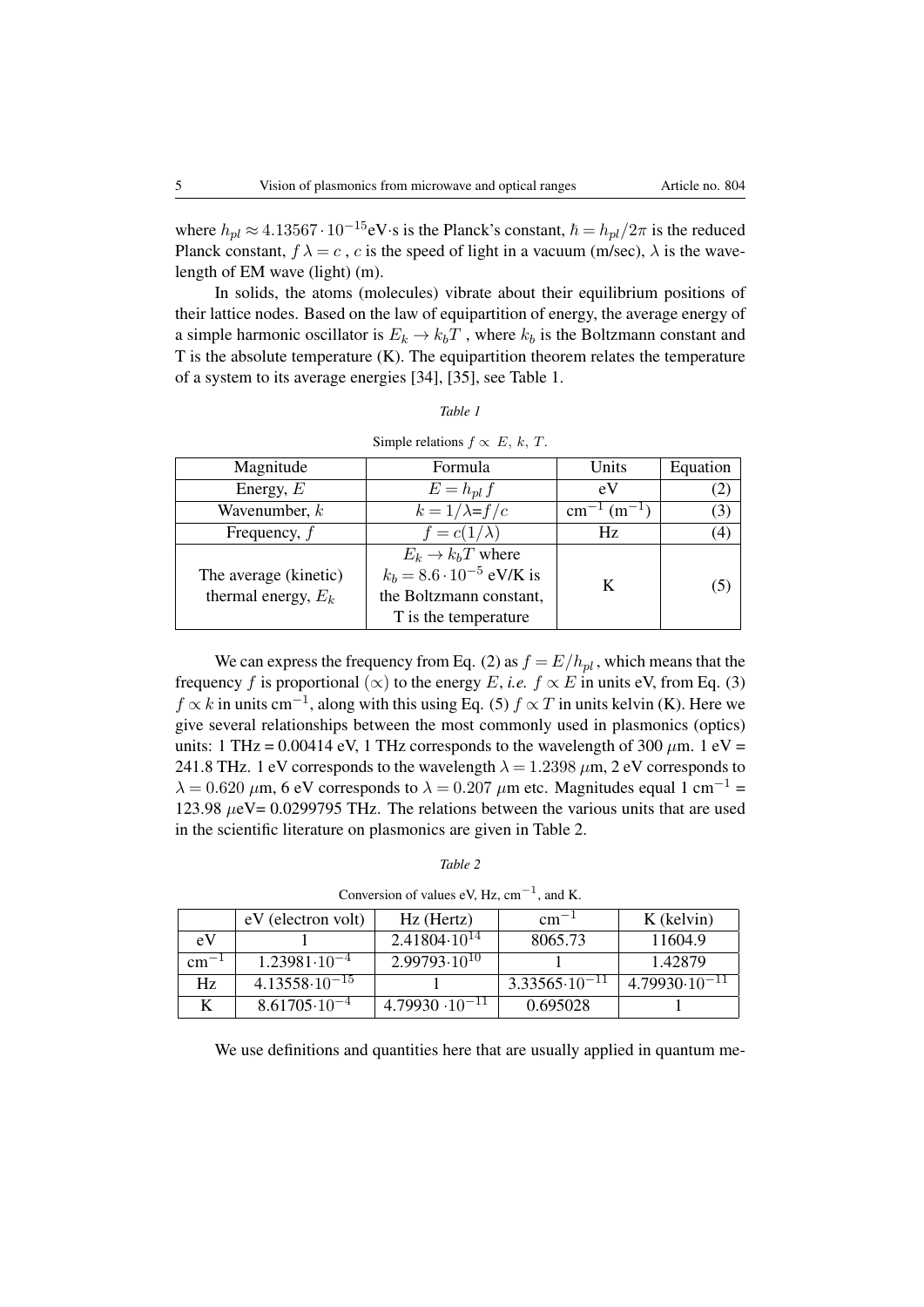chanics and optics. Quantum mechanics is a branch of physics dealing with physical phenomena that refer to structures with sizes of nanoscales (1–100 nm).

## 4. COMMENTS ABOUT THE IMAGINARY UNIT

Reading the scientific literature we are faced with another ambiguity, related to the definition of the imaginary unit from which we can get opposite signs in expressions of EM field theory and other branches of physics.

The complex number representation gives an alternative description that simplifies the mathematical procedures. Complex exponentials are used extensively in EM field theory, physical optics, and classical and quantum mechanics. Euler's formula gives the fundamental relationship between the trigonometric functions and the complex exponential function:

$$
e^{ix} = \cos x + i \sin x,\tag{6}
$$

where  $e$  is the base of the natural logarithm, " $i$ " is the imaginary unit, the argument x is a real number, and  $cos(·)$  and  $sin(·)$  are the trigonometric functions cosine and sine, respectively. The complex unit usually is taken as  $i = \sqrt{-1}$ , [\[10\]](#page-15-0), [\[12\]](#page-15-2), [\[36\]](#page-16-4), [\[37\]](#page-16-5).

First of all, Ref. [\[38\]](#page-16-6) attracts attention to the discrepancy in the literature regarding the use of different definitions of the imaginary unit. In [\[38\]](#page-16-6) is shown that the designation of the imaginary unit in engineering is usually " $j$ " and in physics/science the designation "i" is applied, which differs in sign and the ratio can be  $i \leftrightarrow -i$ .

In [\[39\]](#page-16-7) is taken a sign coefficient  $c = \pm 1$  which is a multiplier of the imaginary unit to show a possibility to choose the desired sign from the two signs offered by the solution of the wave equation.

It is usefully to note that in some publications, *e.g.* [\[40\]](#page-16-8), the imaginary unit marked  $i = \sqrt{-1}$ , *i.e.*  $j \leftrightarrow i$ . These definitions can be changed by simply reversing the signs of the imaginary unit, *i.e.*  $\pm i \rightarrow \mp i$  [\[41\]](#page-16-9).

The different definitions of the imaginary unit leads to the emergence of opposite signs in important expressions, such as the complex permittivity of materials, the one can be presented as  $\varepsilon = \varepsilon' - i\varepsilon''$  or  $\varepsilon = \varepsilon' + i\varepsilon''$ , the same happened with the permeability, refractive index, propagation constant, terms for right and left-circular polarizations, Fourier series, Fourier transformation etc.

For this reason, we have to pay attention to the value of the imaginary unit in the publications.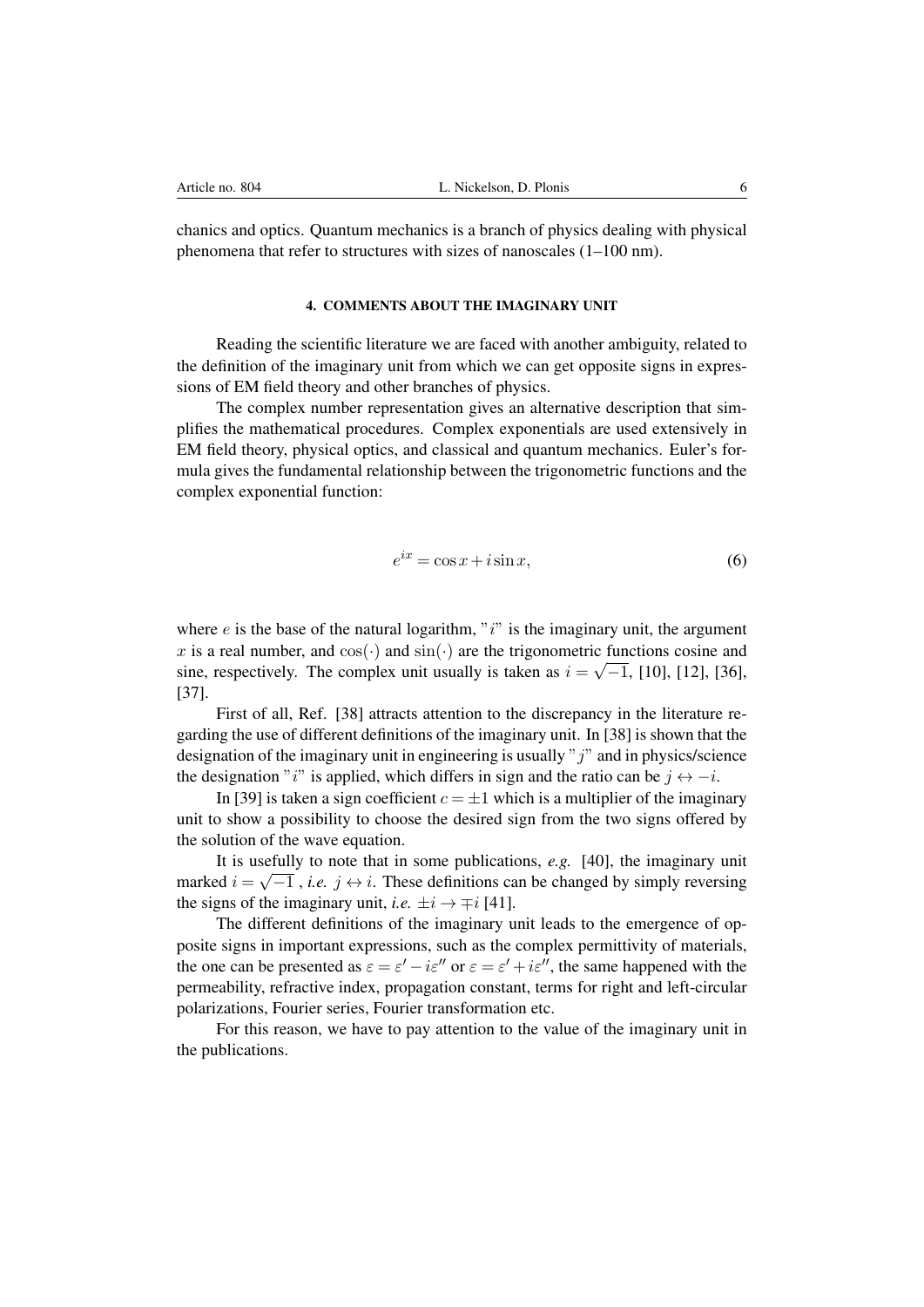## 5. COMMON REASONING

Since solutions to wave equations derived from Maxwell's equations may contain expressions with opposite signs, we will consider the stages of their obtaining. The Faraday's and Ampère's law equations in microwave and optics ranges are the same [\[7\]](#page-14-3), [\[12\]](#page-15-2), [\[19\]](#page-15-5):

• Maxwell-Faraday equation, in microwave and optical ranges of frequency:

$$
\nabla \times \mathbf{E}(\mathbf{r},t) = -\frac{\partial \mathbf{B}(\mathbf{r},t)}{\partial t}.
$$
 (7)

• Maxwell-Ampère equation, in microwave and optical ranges of frequency:

$$
\nabla \times \mathbf{H}(\mathbf{r},t) = \mathbf{J}(\mathbf{r},t) + \frac{\partial \mathbf{D}(\mathbf{r},t)}{\partial t}.
$$
 (8)

where  $\mathbf{E}(\mathbf{r}, t)$  is the electric field strength of an EM wave,  $\mathbf{H}(\mathbf{r}, t)$  is the magnetic field strength,  $\mathbf{D}(\mathbf{r},t)$  is the electric flux density,  $\mathbf{B}(\mathbf{r},t)$  is magnetic flux density, and  $J(r, t)$  is total electric current density. These values depend on the coordinate r and time  $t$ . The equations are interesting to us because they are the base for obtaining the wave equations, the solutions of which we are going to study.

We will consider here the propagation of monochromatic plane EM waves in a homogeneous isotropic environment. The monochromatic wave is characterized by oscillations that occur at only a single frequency at each spatial point. The simplest solution of the wave equations is for a plane wave, *i.e.* a wave whose surfaces of constant phase are infinite planes, perpendicular to the direction of propagation. There is a reason why the solution in the form of plane monochromatic waves plays a big role in electromagnetics. The fact is that using the Fourier transform by time and coordinates, any function of these variables can be decomposed into plane monochromatic waves, if only the function quickly descends on time (temporal) and space (spatial) at infinity [\[42\]](#page-16-10), [\[43\]](#page-16-11). We are going to explore expressions for the time-periodic case that are usually used in all branches of physics. In this case we can use simplifications for the differentiation and integration with respect to time  $t$ .

We can write time-harmonic Maxwell's equations in terms of vector field phasors  $\mathbf{E}(\mathbf{r})$  and  $\mathbf{H}(\mathbf{r})$ . Vector phasors contain the information on magnitude, direction, and phase, where the radius vector is  $\mathbf{r} = \sqrt{\hat{\mathbf{x}}x + \hat{\mathbf{y}}y + \hat{\mathbf{z}}z}$ . The wave equations for the time-periodic case are  $\nabla^2 \mathbf{E} + k^2 \mathbf{E} = 0$  (and  $\nabla^2 \mathbf{H} + k^2 \mathbf{H} = 0$ ), where  $k = \omega/c$ is the wavenumber (propagation constant) in a medium. The phase speed of light in a vacuum is  $c = k/\omega = 1/\sqrt{\epsilon_0\mu_0}$ , the phase speed of light in an isotropic medium is  $v = 1/\sqrt{\epsilon\mu} = c/\sqrt{\epsilon_r\mu_r}$ ,  $\varepsilon = \epsilon_r\varepsilon_0$  is the absolute permittivity,  $\mu = \mu_r\mu_0$  is the absolute permeability,  $\varepsilon_0 \approx 8.85 \cdot 10^{-12}$  (F/m) and  $\mu_0 \approx 1.26 \cdot 10^{-6}$  (H/m) are the vacuum permittivity and permeability,  $\varepsilon_r$  and  $\mu_r$  are the relative permittivity and permeability of an isotropic medium, respectively,  $n = c/v$  is the index of refraction.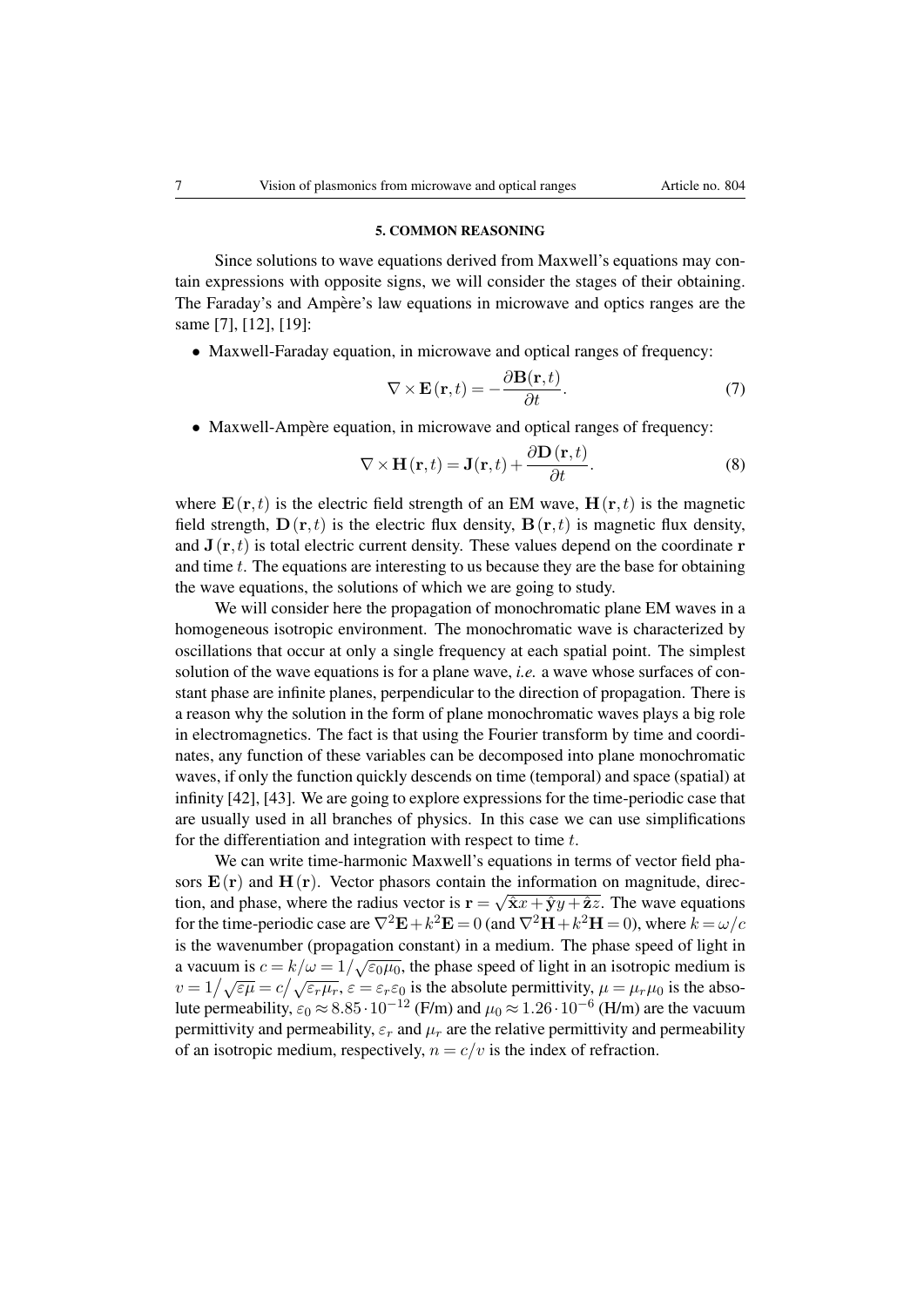Because of the linearity of Maxwell's equations the solutions can be decomposed into a superposition of sinusoids or cosinusoids for the EM waves propagating in a vacuum. The convenience of complex notation has its origins in the Euler identity (formula) according to Eq. (6) such:  $e^{i\omega t} = \cos(\omega t) + i\sin(\omega t)$  and  $e^{-i\omega t} =$  $\cos(\omega t) - i\sin(\omega t)$ . By inverting Euler's expression we obtain the following representation of the cosine and sine functions:  $cos(\omega t) = \text{Re}(e^{i\omega t}) = (e^{i\omega t} + e^{-i\omega t})/2$ as well as  $\sin(\omega t) = \text{Im}(e^{i\omega t}) = (e^{i\omega t} - e^{-i\omega t})/2i$ . This is the basis for the Fourier transform method for the solution of the wave equations, which are second-order linear partial differential equations [\[44\]](#page-16-12) – [\[46\]](#page-16-13).

Reading the technical literature in electromagnetics we notice that the solution of wave equations may contain dependencies on time and coordinates with the plus or minus signs for every term, for example as

$$
E(\mathbf{r},t) \sim e^{-i\left(\omega t - (kr)\right)},\tag{9}
$$

and

$$
E(\mathbf{r},t) \sim e^{i(\omega t - (\mathbf{kr}))} = e^{-i((\mathbf{kr}) - \omega t)}.
$$
 (10)

Let us consider the reason for the inconsistency of the signs in solving the same problems by specialists of different branch of physics. About agreements of the signs (plus or minus) in solutions of the same EM problems, see the discussion in Refs. [\[36\]](#page-16-4), [\[38\]](#page-16-6), [\[47\]](#page-16-14), [\[48\]](#page-16-15). Reference [\[36\]](#page-16-4) provides the reasoning and research on agreements and definitions regarding signs in the literature on ellipsometry. We remind here that ellipsometry is known as an optical technique for investigating the dielectric properties of films and layers. The ellipsometry let us to measure changes of an EM wave polarization when the wave reflects or transmits through a material structure. As noted in that paper many parameters that appear in the theory of ellipsometry crucially depend on the choice of arbitrary conventions and definitions. Here are analyzed two alternatives for the complex formulation of sinusoidal oscillations. The paper highlights that the negative temporal (time) exponent is preferred here because of its use in most of modern physics, particularly quantum mechanics, although oppositive alternative is firmly established in electrical engineering. A direct consequence of the choice in sign for the exponent in the time-factor is the sign of the imaginary part of the complex refractive index n. In Ref.  $[36]$  it was noted that the people studying of ellipsometry are confronted with a confusing multiplicity of conventions and definitions employed. In the articles on the subject, this problem persists in the present literature. In an effort to untangle this situation, nine conventions and definitions have been singled out, where arbitrary choices between two alternatives have to be made in the theory of ellipsometry.

In Ref. [\[38\]](#page-16-6) specialists from Massachusetts Institute of Technology (MIT) identified that opposed signs are used in Engineering, *i.e.* "the Negative Sign Convention", and physics (probably, in optics), *i.e.* "the Positive Sign Convention" for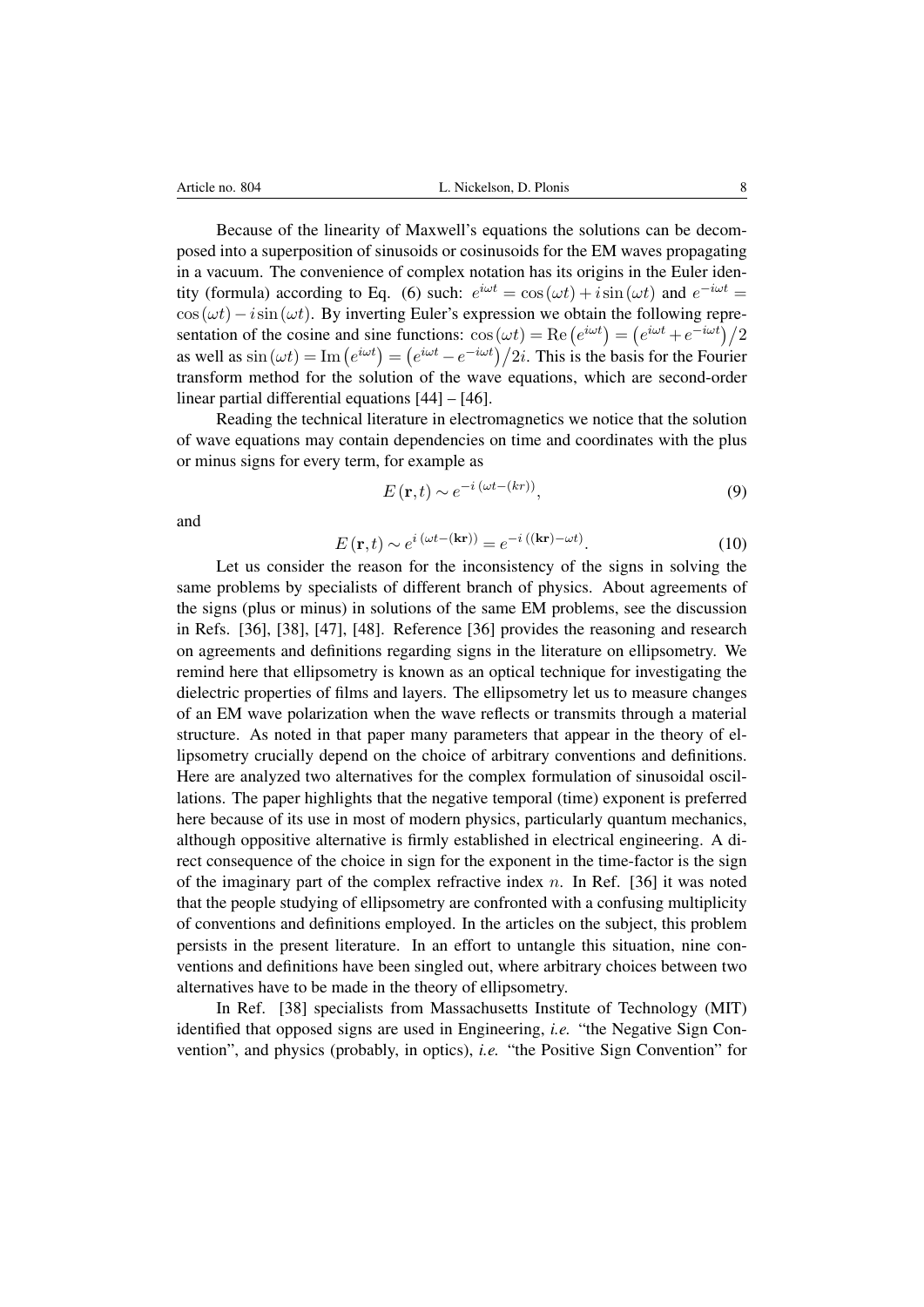EM wave propagating in  $+z$ -direction. MIT presented a table with expressions for the Maxwell's equations, wavenumber, propagation constant, complex permittivity  $\varepsilon$ , permeability  $\mu$ , the index of refraction n, Fourier transform etc. Article [\[48\]](#page-16-15) addresses the issues of signs in exponential terms containing time and coordinates. In Ref. [\[40\]](#page-16-8) is is shown that plane forward waves moving in  $+k$  direction can be described as

$$
E = E_0 e^{i(-\omega t + kz)},\tag{11}
$$

or

$$
E = E_0 e^{i(\omega t - kz)}.
$$
\n(12)

We can write for the first case of EM forward wave:

$$
E = \text{Re}\{E_0 e^{i(-\omega t + kz)}\} = E_0 \cos(-\omega t + kz),\tag{13}
$$

and the peak of EM wave has moved to a positive location:

$$
\Delta z = (\omega/k)\,\Delta t,\tag{14}
$$

where  $\Delta z$  is a positive shift for the plane forward waves moving in  $+k$  direction.

On other hand, we can write for the backward waves also two variants:

$$
E = E_0 e^{i(\omega t + kz)},\tag{15}
$$

or

$$
E = E_0 e^{i(-\omega t - kz)}.
$$
\n<sup>(16)</sup>

We can write for the first case of the backward waves:

$$
E = \text{Re}\{E_0 e^{i(\omega t + kz)}\} = E_0 \cos(\omega t + kz). \tag{17}
$$

The peak of EM wave moves toward the negative direction:

$$
\Delta z = -(\omega/k)\,\Delta t,\tag{18}
$$

where  $\Delta z$  is a negative shift for EM plane waves moving in  $-k$  direction, *i.e.* this represents the backward wave.

In [\[12\]](#page-15-2), [\[37\]](#page-16-5), [\[49\]](#page-16-16) the electric field is taken in the form  $E(\mathbf{r},t) \propto e^{i((\mathbf{kr}) - \omega t)}$ . It fits the meaning that  $e^{-i\omega t}$  corresponds to the positive frequency and the exponent with the opposite sign, *i.e.* with the minus sign, such that:

$$
e^{i\omega t} = e^{-i(-\omega)t},\tag{19}
$$

corresponding to the negative frequency  $(-\omega)$ .

The physical field can be presented as the sum of the positive and negative frequency parts [\[37\]](#page-16-5), [\[49\]](#page-16-16):  $E(\mathbf{r},t) = (E_0 e^{i((\mathbf{kr}) - \omega t)} + E_0^* e^{-i((\mathbf{kr}) - \omega t)})/2$ . We can obtain the real parts of the field by adding their respective complex conjugates  $E_0^*$ and dividing the result by 2.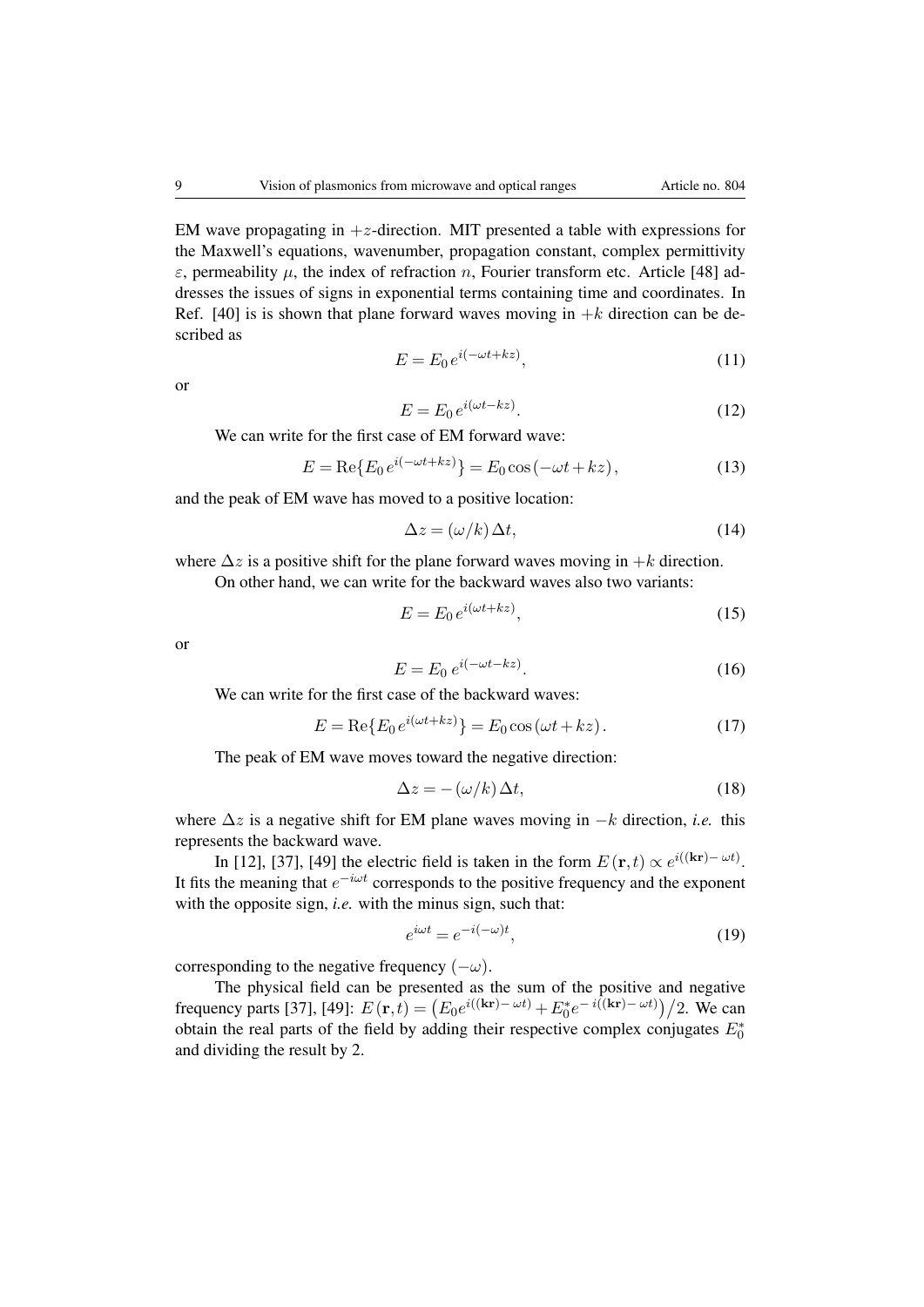We remind here that the values of the wavenumber (propagation constant)  $k$  and angular frequency  $\omega$  are not independent values, because the product of wavenumber k on the speed of EM wave in a matter v was marked by us as  $\omega = kv$  and we can re-write  $\omega - k v = 0$ . So we see that in expressions  $\omega$  and k have the opposite signs.

As an example we take and show the dependencies on time and coordinates for the electric field E, of course, we can do the same for all of other fields H, B, D etc.

### 6. SOLUTIONS OF WAVE EQUATIONS AND SIGNS

Now we examine the reason why opposite signs occurred in the solutions of the wave equation. For this reason, we will analyze these solutions of the wave equation  $[37] - [40]$  $[37] - [40]$  $[37] - [40]$ ,  $[47] - [54]$  $[47] - [54]$  $[47] - [54]$ . The wave equation is a second-order linear partial differential equation for the characterization of EM waves. In [\[7\]](#page-14-3), [\[55\]](#page-17-0) – [\[58\]](#page-17-1) is given the EM wave equation and its solutions. The homogeneous form of the wave equation, written in terms of the electric field E can be expressed as:

$$
\left(v^2 \nabla^2 - \frac{\partial^2}{\partial t^2}\right) \mathbf{E} = 0,
$$
\n(20)

where the Laplace operator (Laplacian)  $\nabla^2 = \Delta = \frac{\partial^2}{\partial x^2} + \frac{\partial^2}{\partial y^2} + \frac{\partial^2}{\partial z^2}$  is a second-order differential operator in a Cartesian coordinate system, t is time,  $\partial^2/\partial t^2$ is a second order derivative of time.

Converting Eq. (20) gives:

$$
\nabla^2 E(\mathbf{r}, t) - \frac{1}{v^2} \frac{\partial^2 E(\mathbf{r}, t)}{\partial t^2} = 0.
$$
 (21)

The wave equation (21) describes the propagation of EM waves through a homogeneous isotropic medium. The three-dimensional form of the wave equation often arises in the study of physical problems involving partial differential equations in both space and time. We use for a solution the method of the separation of variables [\[55\]](#page-17-0) – [\[59\]](#page-17-2):

$$
E(\mathbf{r},t) = T(t)R(\mathbf{r}).
$$
\n(22)

We put expression (22) to Eq. (21) and get:

$$
\Delta(T(t)R(\mathbf{r})) - \frac{1}{v^2} \frac{\partial^2 T(t)}{\partial t^2} R(\mathbf{r}) = 0.
$$
 (23)

We divide the right and left side of the equation by the product  $T(t)R(r)$ :

$$
\frac{\Delta R(\mathbf{r})}{R(\mathbf{r})} - \frac{1}{v^2} \frac{\partial^2 T(t)/\partial t^2}{T(t)} = 0.
$$
\n(24)

The first term of Eq. (24) depends only on the radius-vector r, and the second term depends only on the time of t. This is only possible if both components are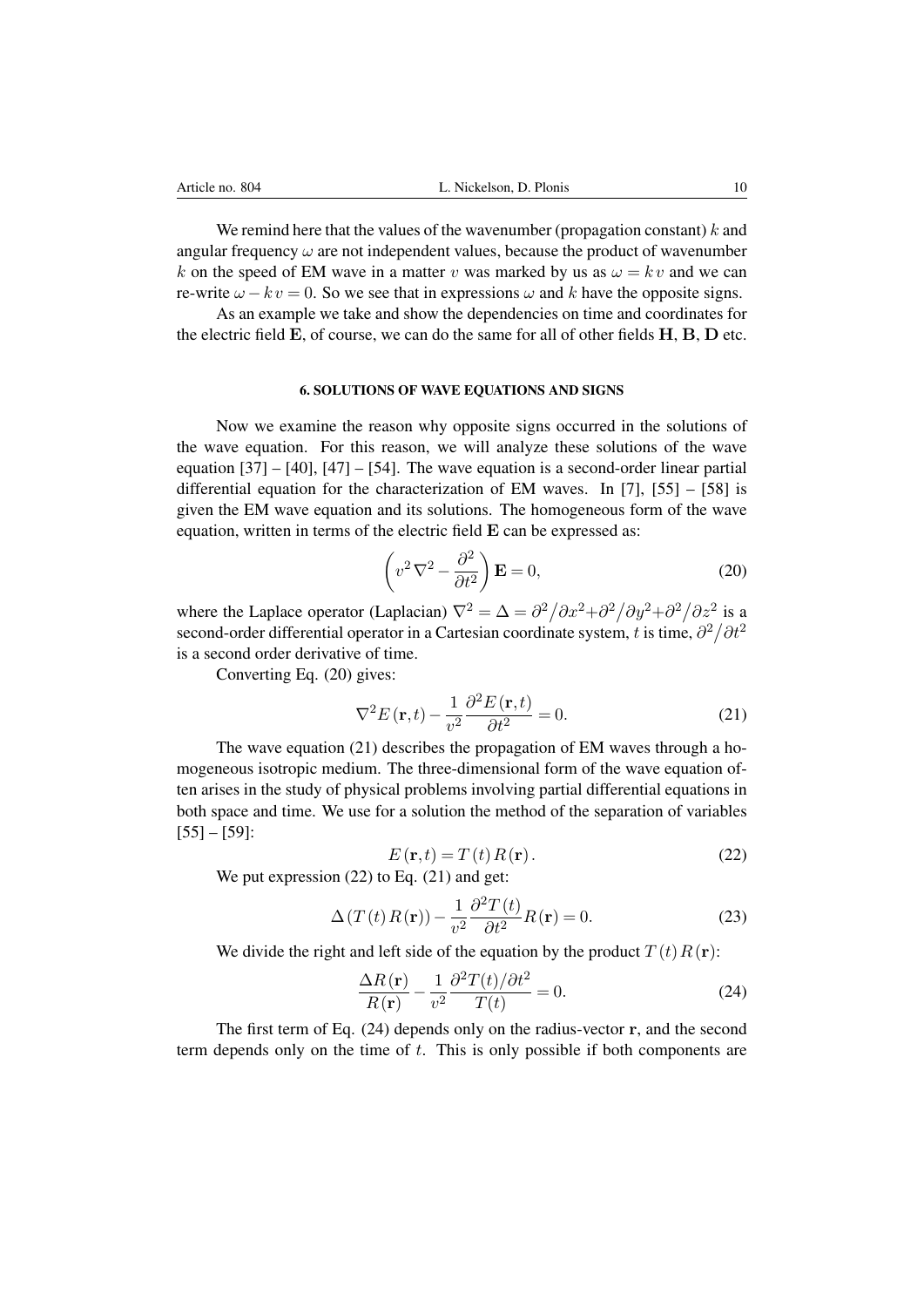equal to the same constant.

Let us define this constant as  $-k^2$ , then we can write:

$$
\frac{\Delta R(\mathbf{r})}{R(\mathbf{r})} = -k^2,\tag{25}
$$

if the constant  $-k^2$  turns out to be positive, then let us assume that k is a purely imaginary number.

After converting Eq. (25), we get:

$$
\Delta R(\mathbf{r}) + k^2 R(\mathbf{r}) = 0.
$$
 (26)

In Eq. (26) the function  $R(\mathbf{r})$  can be the electric field  $E(\mathbf{r})$  or the magnetic field  $H(\mathbf{r})$ . In mathematics, the eigenvalue problem for the Laplace operator  $\Delta$  is called Helmholtz equation. For the spatial (space) part of the solution of the linear partial differential wave equation (21), we will use Eq. (26) which is the Helmholtz equation. The term k is the eigenvalue and in Eq.  $(26)$  also means the wave number.

For the time (temporal) part of the solution of the wave equation (21), we will get:

$$
\frac{1}{v^2} \frac{\partial^2 T(t)/\partial t^2}{T(t)} = -k^2.
$$
\n(27)

After transformation of Eq. (27) we get:

$$
\frac{\partial^2 T(t)}{\partial t^2} + (kv)^2 T(t) = 0.
$$
\n(28)

We introduce here for brevity the designation  $\omega = k v$ .

$$
\frac{\partial^2 T(t)}{\partial t^2} + \omega^2 T(t) = 0, \quad \text{(Equation of harmonic oscillations)}.
$$
 (29)

The solutions of Eqs. (26) and (29) in the complex form are simpler comparing with the solutions in the real form. Therefore, it is advisable to look for solutions in a complex form, and then consider the physical part of a complex solution. We use the complex algebra but we recognize that only the real part of the final answer has physical significance [\[37\]](#page-16-5), [\[50\]](#page-16-18). For a linear differential equation with physical coefficients, the real part of the general complex solution is a final physical solution.

It has been applied the underlining of the symbol or letter to designate the complex value  $T(t)$  and real value  $T(t)$ . The general complex solution to the harmonic oscillation equation is the linear combination:

$$
\underline{T}(t) = \underline{T}_{01} e^{i\omega t} + \underline{T}_{02} e^{-i\omega t},\tag{30}
$$

where  $T_{01}$  and  $T_{02}$  are arbitrary complex integration constants. The question of which of the two terms of Eq. (30) with the plus or minus sign to choose as a solution is your personal choice. You can choose  $\underline{T}_{01}e^{i\omega t}$  or  $\underline{T}_{02}e^{-i\omega t}$ . The general solution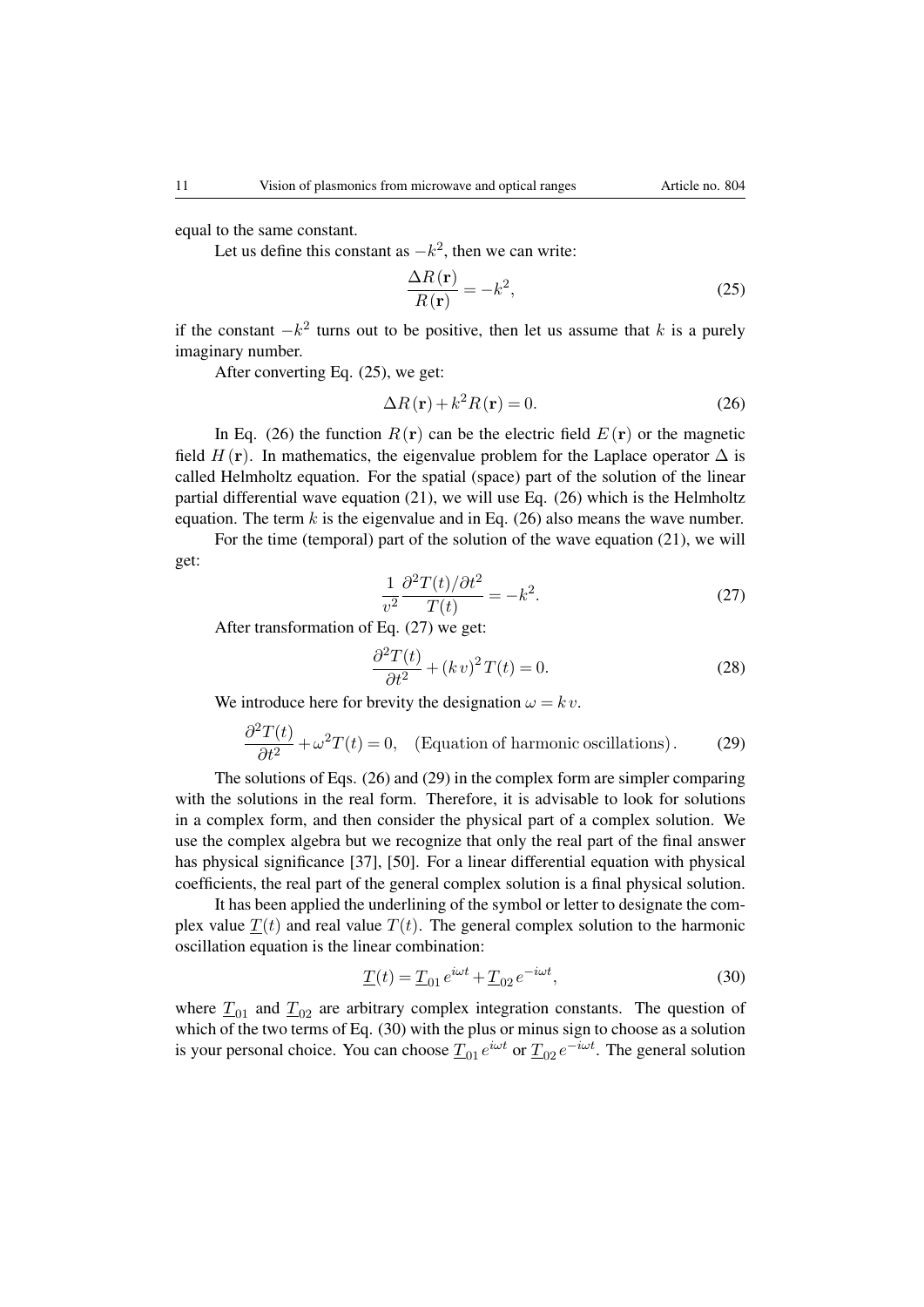is just the superposition of all possible solutions of a certain differential equation. At this stage, these decisions are tantamount to each other. It is a matter of agreement.

A common solution to the harmonic oscillation equation can be obtained as a linear combination of species solutions:  $\underline{T}(t) = \underline{T}_0 e^{i\omega t}$ , where  $\omega$  can have two possible values with the same modulus but different signs.  $T_0$  is an arbitrary integration constant, which is different for positive and negative values of  $\omega$ .

Let us go back now to the spatial part of the solution of the wave equation to the Helmholtz equation (26). We will continue to search for particular solutions to the wave equation by separating variables. We are looking for a solution to the Helmholtz equation for the spatial part in the form of three functions, each of which depends only on one spatial coordinate:

$$
R(\mathbf{r}) = X(x)Y(y)Z(z).
$$
 (31)

We will put Eq. (31) into the Helmholtz equation (26) and get:

$$
\left(\frac{\partial^2}{\partial x^2} + \frac{\partial^2}{\partial y^2} + \frac{\partial^2}{\partial z^2}\right) \left(X\left(x\right)Y\left(y\right)Z\left(z\right)\right) + k^2 \left(X\left(x\right)Y\left(y\right)Z\left(z\right)\right) = 0. \tag{32}
$$

We denote  $X = X(x)$ ,  $Y = Y(y)$ ,  $Z = Z(z)$ :

$$
\left(YZ\frac{\partial^2 X}{\partial x^2} + XZ\frac{\partial^2 Y}{\partial y^2} + XY\frac{\partial^2 Z}{\partial z^2}\right) + k^2XYZ = 0.
$$
 (33)

We denote the derivatives with respect to the appropriate coordinates as follows:  $X'' = \partial^2 X/\partial x^2$ ,  $Y'' = \partial^2 Y/\partial y^2$ , and  $Z'' = \partial^2 Z/\partial z^2$ , thus

$$
(X''YZ + Y''XZ + Z''XY) + k^2XYZ = 0.
$$
 (34)

The two strokes indicate the second derivative in each case with respect to the corresponding variable.

We will divide Eq.  $(34)$  by the product X, Y, Z and get:

$$
\frac{X''}{X} + \frac{Y''}{Y} + \frac{Z''}{Z} = -k^2,
$$
\n(35)

the first term of Eq.  $(35)$  depends only on the x coordinate, the second term depends only on the  $y$  coordinate and the third term depends only on the  $z$  coordinate. This is only possible if each of these components is a constant. We identify these constants as  $(-k_x^2)$ ,  $(-k_y^2)$ ,  $(-k_z^2)$ . Then:

$$
k^2 = k_x^2 + k_y^2 + k_z^2,\tag{36}
$$

where  $k_x$ ,  $k_y$ ,  $k_z$  can be seen as the corresponding projections of the wavenumber vector k.

$$
\frac{X''}{X} = -k_x^2,\tag{37}
$$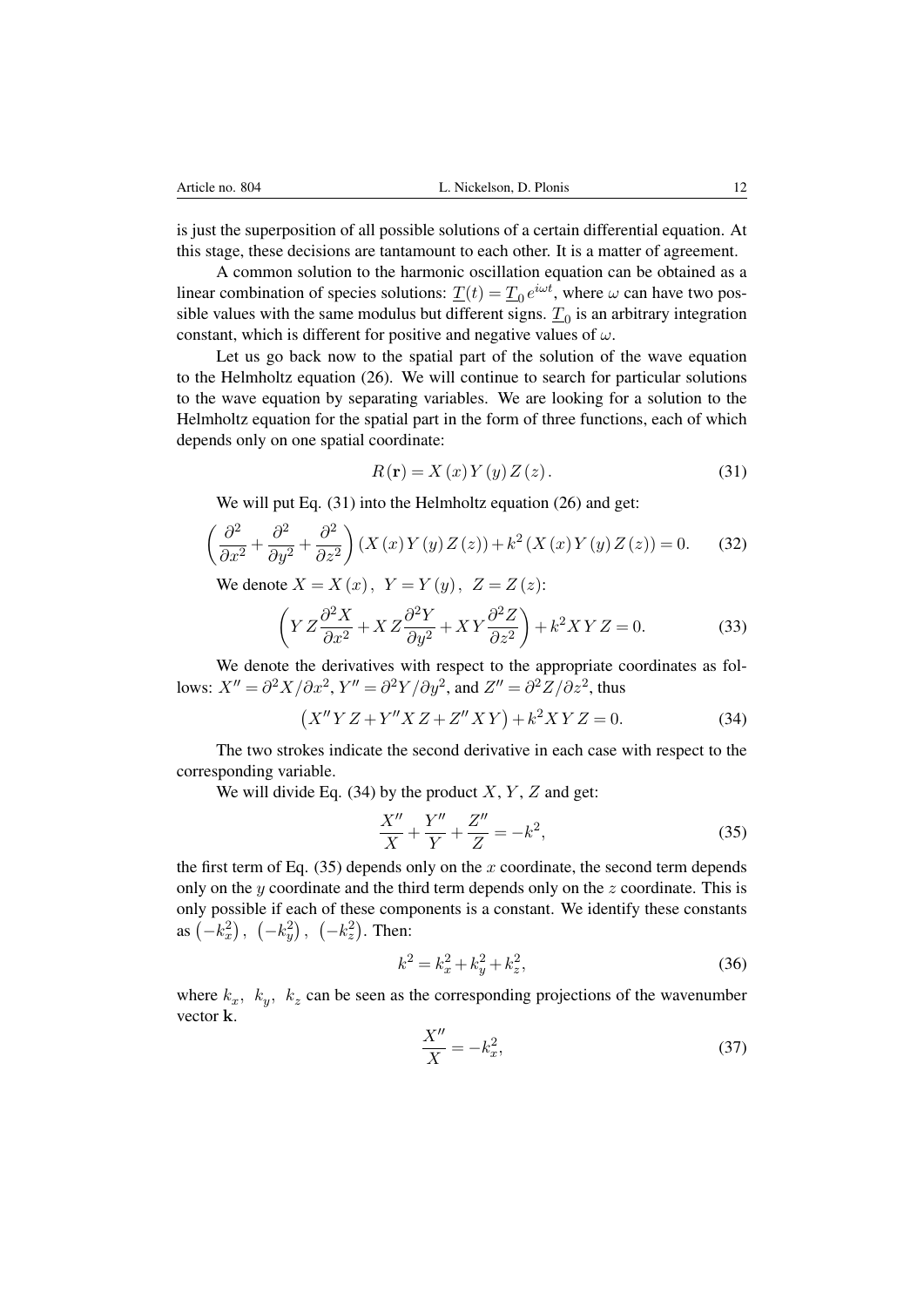$$
f_{\rm{max}}(x)
$$

$$
\frac{Y''}{Y} = -k_y^2,\tag{38}
$$

$$
\frac{Z''}{Z} = -k_z^2,\tag{39}
$$

This equation of harmonic oscillations  $\partial^2 X / \partial x^2 = -k_x^2 X$  is dependent from the coordinate but not from time (see Eq. (37)). A complex solution to Eq. (37) can be taken as a linear combination of particular solutions:

$$
\underline{X} = \underline{X}_{01} e^{ik_x x} + \underline{X}_{02} e^{-ik_x x}.
$$
\n(40)

We can choose solution  $\underline{X} = \underline{X}_{01} e^{ik_x x}$  or  $\underline{X} = \underline{X}_{02} e^{-ik_x x}$ . We will now make a choice as in the microwave electrodynamics and engineering  $\underline{X} = \underline{X}_0 e^{-ik_x x}$ , where the projection  $k_x$  of the wavenumber vector **k** can take two possible values with the same modulus, but different signs. The term with the minus component is a matter of agreement.

Similarly for the coordinates  $y$  and  $z$ :

$$
\underline{Y} = \underline{Y}_0 e^{-ik_y y},\tag{41}
$$

$$
\underline{Z} = \underline{Z}_0 e^{-ik_z z}.\tag{42}
$$

We will put the terms  $(40)$ – $(42)$  in Eq.  $(31)$  and get:

$$
\underline{R}(\mathbf{r}) = \underline{X}_0 \underline{Y}_0 \underline{Z}_0 e^{-ik_x x} e^{-ik_y y} e^{-ik_z z} = \underline{R}_0(\mathbf{r}) e^{-i (k_x x + k_y y + k_z z)}
$$
(43)

Equation (43) is a particular solution to the Helmholtz equation (26), which can be rewriten as:

$$
\underline{R}(\mathbf{r}) = \underline{R}_0(\mathbf{r}) e^{-i(\mathbf{kr})}.
$$
\n(44)

The complete solution of the wave equation Eq. (21) on the basis of Eq. (22) can be written as:

$$
\underline{E}(\mathbf{r},t) = \underline{T}(t)\underline{R}(\mathbf{r}) = \underline{T}_0 e^{i\omega t} \underline{R}_0(\mathbf{r}) e^{-i(\mathbf{kr})}.
$$
 (45)

A particular solution to the wave equation (21) in the form of plane monochromatic waves is:

$$
\underline{E}(\mathbf{r},t) = \underline{E}_0 e^{i(\omega t - (\mathbf{kr}))},\tag{46}
$$

where  $\underline{E}_0$  is an arbitrary integration constant. This solution is usually used in EM problems in the microwave range.

Analyzing the technical literature we see that in [\[9\]](#page-14-5), [\[10\]](#page-15-0), [\[57\]](#page-17-3) the dependence on coordinates and time is used in the form  $e^{i(\omega t - (\mathbf{kr}))}$  and in [\[12\]](#page-15-2), [\[18\]](#page-15-4), [\[37\]](#page-16-5) is used in form  $e^{i((\mathbf{kr}) - \omega t)}$ .

The signs in expressions that are used in different branches of physics are as follows: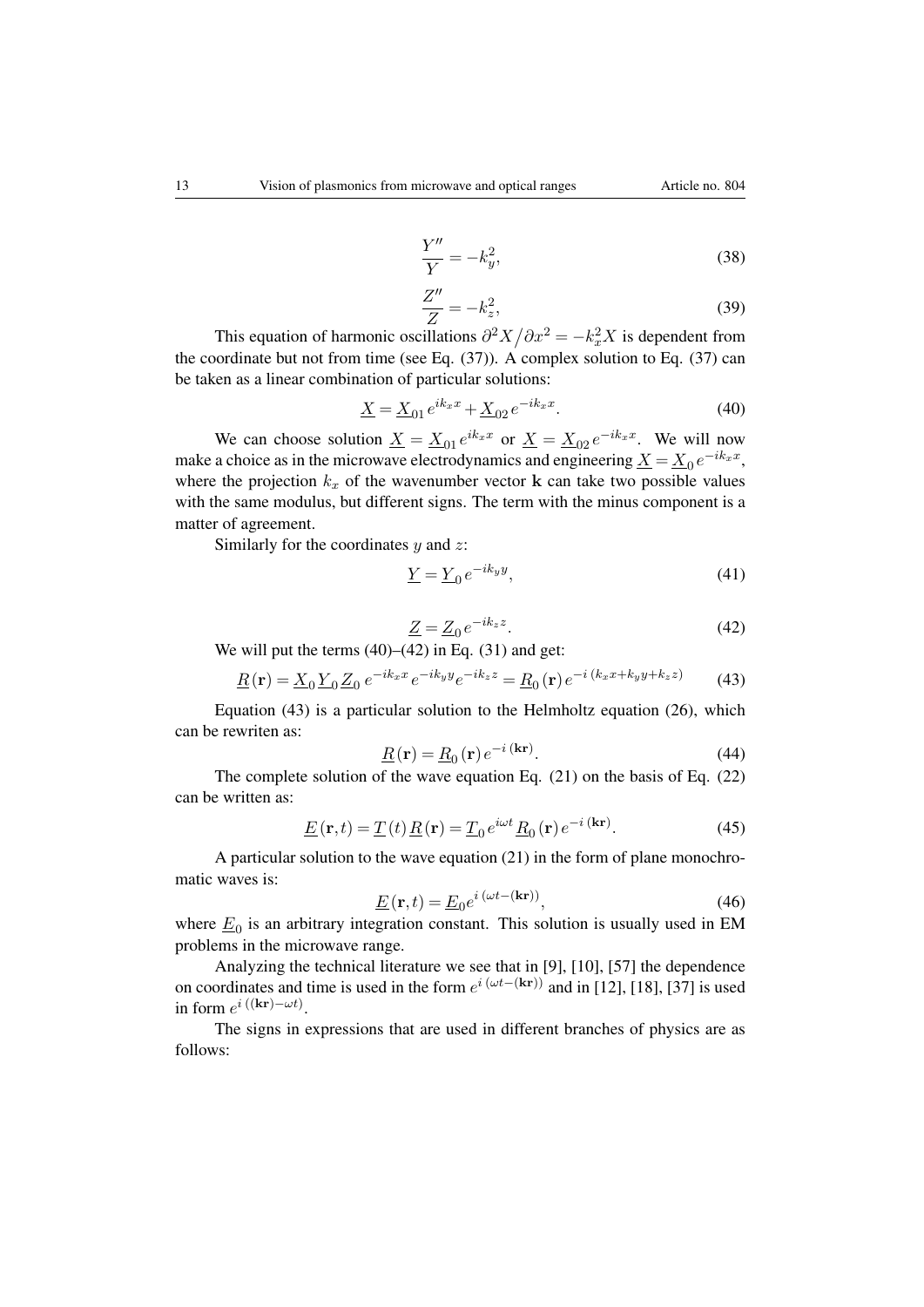- Microwave electrodynamics, Engineering:
	- The electric and magnetic field strengths of the time-periodic plane wave:  $\mathbf{E}\left(\mathbf{r},t\right)=\mathbf{E}\left(\mathbf{r}\right)e^{i\omega t}$ ,  $\mathbf{H}\left(\mathbf{r},t\right)=\mathbf{H}\left(\mathbf{r}\right)e^{i\omega t}$ .
	- We can replace:  $\frac{\partial e^{i\omega t}}{\partial t} = i\omega e^{i\omega t}, \frac{\partial}{\partial t} \to i\omega$
	- We can replace:  $\frac{\partial^2 e^{i\omega t}}{\partial t^2} = (i\omega)^2 e^{i\omega t}, \quad \frac{\partial^2}{\partial t^2} \to -\omega^2$ .
	- For differentiation with respect to time t:  $\partial \mathbf{E}(x,y,z,t)/\partial t = i\omega \mathbf{E}(x,y,z)$ , the same for the magnetic field strengths.
	- Faraday's law for the Time-Periodic Case:  $\nabla \times (\mathbf{E}(\mathbf{r})e^{i\omega t}) = -\frac{\partial \mathbf{B}(\mathbf{r})e^{i\omega t}}{\partial t}$ ,  $\nabla \times \mathbf{E} = -i\omega\mu\mathbf{H}.$
	- Ampère's law for the Time-Periodic Case:  $\nabla \times (\mathbf{H}(\mathbf{r})e^{i\omega t}) = \mathbf{J}(\mathbf{r})e^{i\omega t} +$  $\frac{\partial \mathbf{D}(\mathbf{r}) e^{i \omega t}}{\partial t}$ ,  $\nabla \times \mathbf{H} = \mathbf{J} + i \omega \varepsilon \mathbf{E}$ .
- Optics, Plasmonics:
	- The electric and magnetic field strengths of the time-periodic plane wave:  $\mathbf{E}\left(\mathbf{r},t\right)=\mathbf{E}\left(\mathbf{r}\right)e^{-i\omega t}$ ,  $\mathbf{H}\left(\mathbf{r},t\right)=\mathbf{H}\left(\mathbf{r}\right)e^{-i\omega t}$ .
	- We can replace:  $\frac{\partial e^{-i\omega t}}{\partial t} = -i\omega e^{-i\omega t}, \frac{\partial}{\partial t} \to -i\omega$
	- We can replace:  $\frac{\partial^2 e^{-i\omega t}}{\partial t^2} = (-i\omega)^2 e^{-i\omega t}, \quad \frac{\partial^2}{\partial t^2} \to -\omega^2$ .
	- For differentiation with respect to time t:  $\partial \mathbf{E}(x,y,z,t)/\partial t = -i\omega \mathbf{E}(x,y,z)$ , the same for the magnetic field strengths.
	- Faraday's law for the Time-Periodic Case:  $\nabla \times (\mathbf{E}(\mathbf{r})e^{-i\omega t}) = -\frac{\partial \mathbf{B}(\mathbf{r})e^{-i\omega t}}{\partial t}$ ,  $\nabla \times \mathbf{E} = +i\omega\mu\mathbf{H}.$
	- Ampère's law for the Time-Periodic Case:  $\nabla \times (\mathbf{H}(\mathbf{r})e^{-i\omega t}) = \mathbf{J}(\mathbf{r})e^{-i\omega t} +$  $\frac{\partial \mathbf{D}(\mathbf{r}) e^{-i\omega t}}{\partial t}$ ,  $\nabla \times \mathbf{H} = \mathbf{J} - i\omega \varepsilon \mathbf{E}$ .

The signs between the relative and imaginary parts in the complex relative permittivity  $\varepsilon_r = \varepsilon/\varepsilon_0$  and index of refraction n:

- Microwave electrodynamics, Engineering:
	- Relative permittivity:  $\varepsilon_r = \varepsilon'_r i\varepsilon''_r$ .
	- Refractive index:  $\underline{n} = n' in'' = \sqrt{\varepsilon_r} = \sqrt{(\varepsilon_r' i\varepsilon_r'')}$ ; at  $\underline{\mu}_r = 1$ , where  $\varepsilon'_{r} = (n')^{2} - (n'')^{2}; \, \varepsilon''_{r} = 2n'n''.$
- Optics, Plasmonics:
	- Relative permittivity:  $\underline{\varepsilon}_r = \varepsilon'_r + i\varepsilon''_r$ .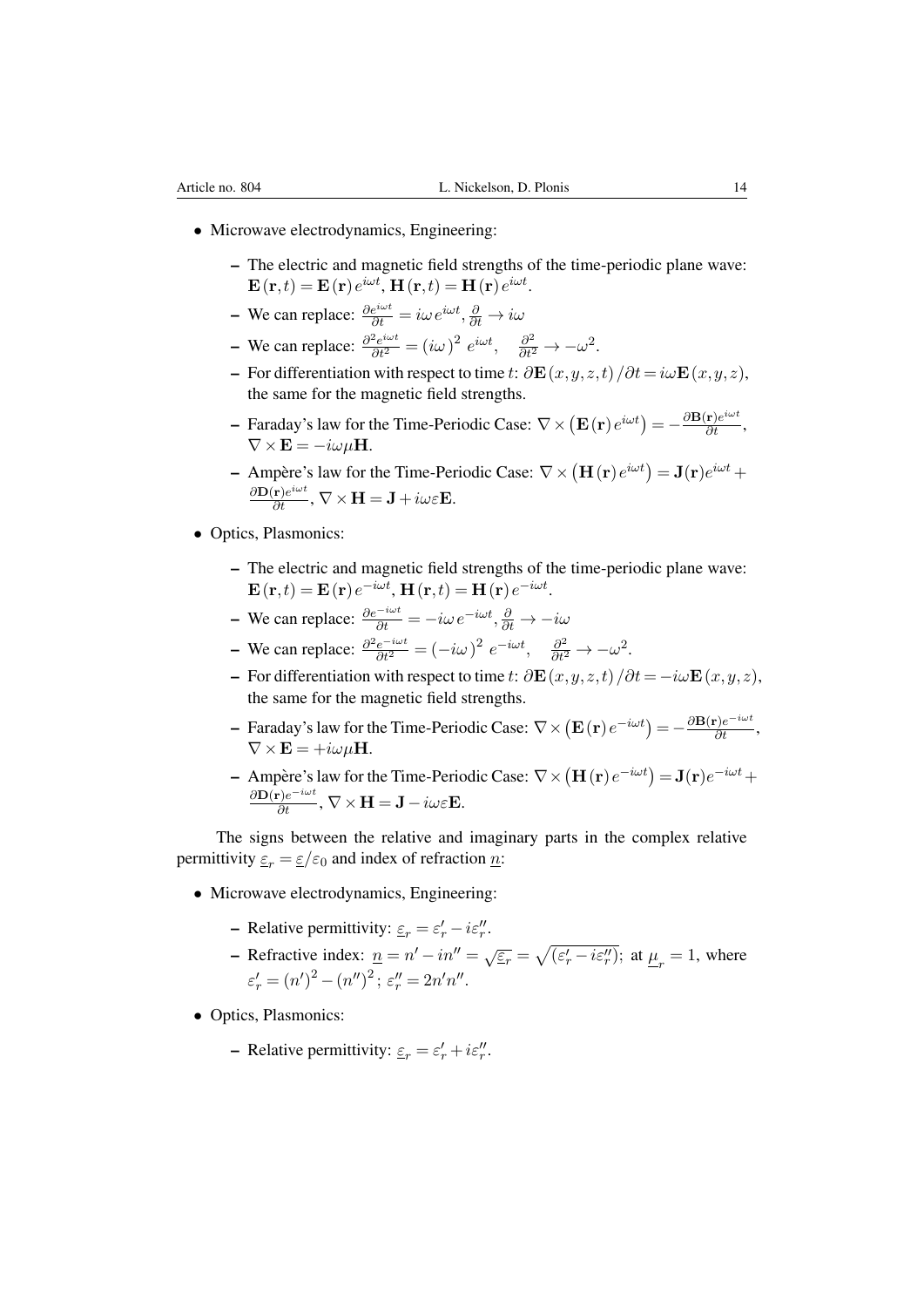- Refractive index:  $\underline{n} = n' + in'' = \sqrt{\varepsilon_r} = \sqrt{(\varepsilon_r' + i\varepsilon_r'')};$  at  $\underline{\mu}_r = 1$ , where  $\varepsilon'_{r} = (n')^{2} - (n'')^{2}; \, \varepsilon''_{r} = 2n'n''.$ 

In the scientific literature on the engineering and microwave electrodynamics the time dependency is usually expressed by the complex exponential function  $e^{i\omega t}$ while in the physics literature and especially in optics and plasmonics this dependence is usually taken as  $e^{-i\omega t}$ . It should be noted that in some works, *e.g.* in *Electromagnetic Wave Theory* [\[7\]](#page-14-3) is taken as  $E(\mathbf{r},t) \propto e^{i((\mathbf{kr}) - \omega t)}$ , and in *The plane wave spectrum representation of electromagnetic fields* is presented as  $E(\mathbf{r},t) \propto$  $e^{i(\omega t \pm (\mathbf{kr}))}$ .

#### 7. CONCLUSIONS

The approach to the processes of EM wave propagation in the area of plasmonics from the point of view of experts in the microwave and optical range specialists is often different.

In fact, the choice of signs in expressions is more related to the traditions of scientific school, which include experts who write articles and books in different branches of physics.

It is important to draw readers attention to different approaches to certain issues in the technical literature in the microwave and optical ranges.

## REFERENCES

- <span id="page-14-0"></span>1. S. Enoch and N. Bonod, *Plasmonics From Basics to Advanced Topics*, Springer, Heidelberg, New York, Dordrecht, London, 2012.
- 2. Y. Li, *Plasmonic Optics: Theory and Applications*, SPIE, 2017.
- 3. S. A. Maier and H. A. Atwater, *Plasmonics: Localization and guiding of electromagnetic energy in metal/dielectric structures*, Journal of Applied Physics 98, 011101 (2005).
- <span id="page-14-6"></span>4. B. Dastmalchi, P. Tassin, Th. Koschny, and C. M. Soukoulis, *A New Perspective on Plasmonics: Confinement and Propagation Length of Surface Plasmons for Different Materials, and Geometries*, Advanced Optical Materials 4, 177–184 (2016).
- <span id="page-14-1"></span>5. M. I. Stockman, *Nanoplasmonics: From Present into Future*, Ch. 1 of *Plasmonics: Theory and Applications*, Edited by T. V. Shahbazyan, M. I. Stockman, Springer, 2013.
- <span id="page-14-2"></span>6. A. V. Zayats, I. I. Smolyaninov, and A. A. Maradudin, *Nano-optics of surface plasmon polaritons*, Physics Reports 408, 131–314 (2005).
- <span id="page-14-3"></span>7. J. A. Kong, *Electromagnetic Wave Theory*, EMW Publishing, Cambridge, Massachusetts, USA, 1016 p., 2008
- <span id="page-14-4"></span>8. J. R. Reitz, F. J. Milford, and R. W. Christy, *Foundations of Electromagnetic Theory*, Addison-Wesley Publishing Company, Reading, 630 p., 1993.
- <span id="page-14-5"></span>9. L. Nickelson, *Electromagnetic Theory and Plasmonics for Engineers*, Springer, Singapore, 749 p., 2019.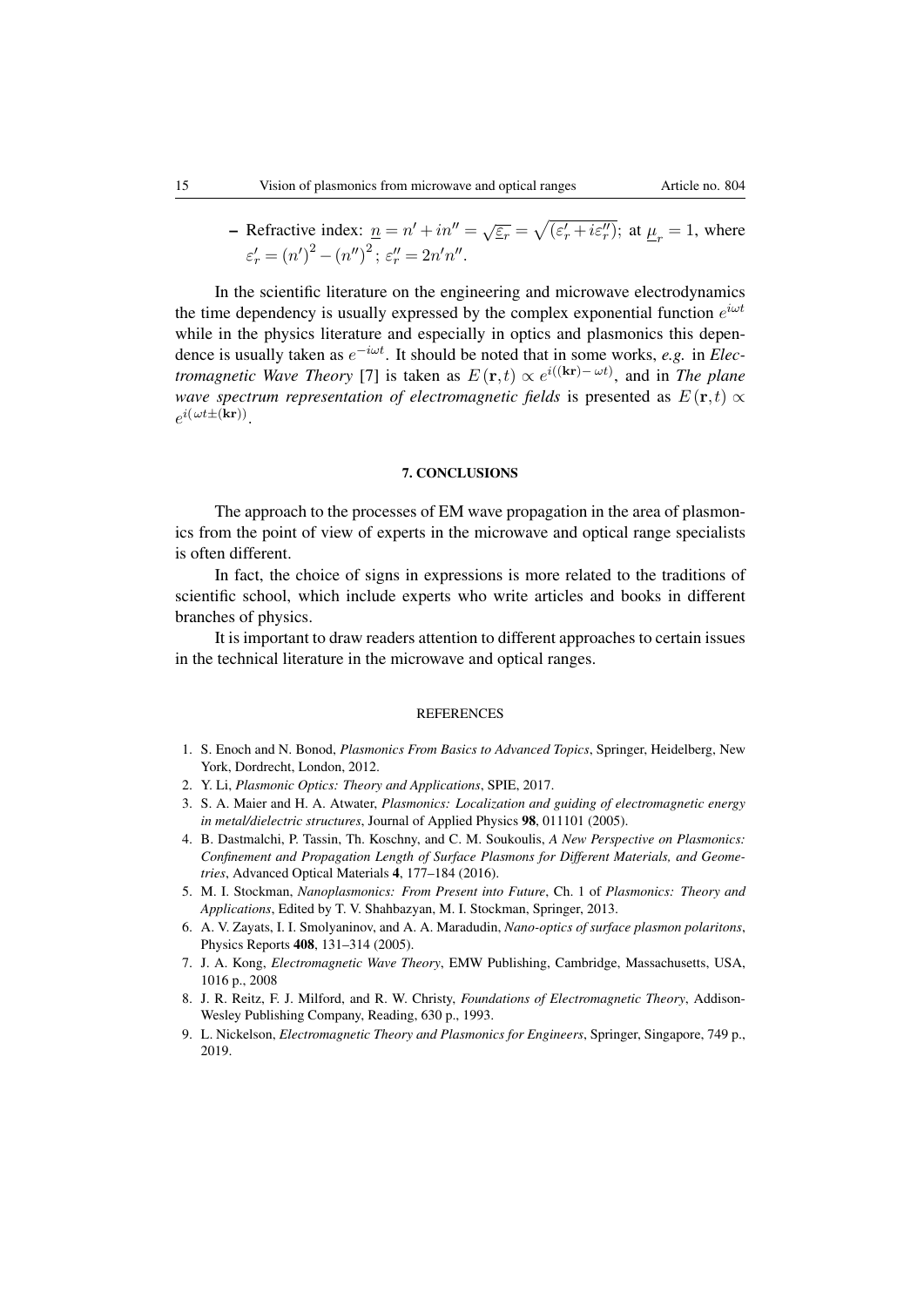- <span id="page-15-0"></span>10. E. Hecht, *Optics*, Addison Wesley Longman, Inc. Reading, 694 p., 1998.
- <span id="page-15-1"></span>11. P. Padley and D. Suson, *Waves and Optics*, Rice University, Houston, Texas, 181 p., 2005.
- <span id="page-15-2"></span>12. J. Peatross and M. Ware, *Physics of Light and Optics*, in Frontiers in Optics, 2010/Laser Science XXVI, 248 p., 2015.
- <span id="page-15-3"></span>13. H. Yoon, K. Y. M. Yeung, P. Kim, and D. Ham, *Plasmonics with two-dimensional conductors*, Phil. Trans. A Mat. Pys. Eng. Sci. 372, 20130104 (2014).
- 14. M. A. van de Haar, R. Maas, B. Brenny, and A. Polman, *Surface plasmon polariton modes in coaxial metal-dielectric-metal waveguides*, New J. Phys. 18, 043016 (2016).
- 15. L. Shen, X. Chen, and T.-J. Yang, *Terahertz surface plasmon polaritons on periodically corrugated metal surfaces*, Optics Express 16, 3326–3333 (2008).
- 16. A. V. Zayats and I. I. Smolyaninov, *Near-field photonics: surface plasmon polaritons and localized surface plasmons*, Journal of Optics A: Pure and Applied Optics 5, S1–S35 (2003).
- 17. W. L. Barnes, A. Dereux, and T. W. Ebbesen, *Surface plasmon subwavelength optics*, Nature 424, 824–830 (2003).
- <span id="page-15-4"></span>18. R. Mansoor and A. H. AL-Khursan, *Numerical modelling of surface plasmonic polaritons*, Results in Physics 9, 1297–1300 (2018).
- <span id="page-15-5"></span>19. S. Drabowich, A. Papiernik, H. Griffiths, J. Encinas, and B. L. Smith, *Modern Antennas*, Chapman and Hall, London, 1998.
- 20. S. Yang and J. Song, *Analysis of Guided and Leaky* TM0n *and* T E0n *Modes in Circular Dielectric Waveguide*, Progress In Electromagnetics Research B 66, 143–156 (2016).
- 21. S. K. Raghuwanshi and B. M. A. Rahman, *Proagation and Characterization of Novel Graded and Linearly Chirped Types of Refractive Index Profile Symmetric Planar Slab Waveguide by Numerical Means*, Progress In Electromagnetics Research B 62, 255–275 (2015).
- 22. M. Riaziat, R. Majidi-Ahy, and I-J. Feng, *Propagation Modes and Dispersion Characteristics of Coplanar Waveguides*, IEEE Transactions on Microwave Theory and Techniques 38, 245–251 (1990).
- 23. K. Y. Kim, *Fundamental guided electromagnetic dispersion characteristics in lossless dispersive metamaterial clad circular air hole waveguides*, Journal of Optics A: Pure and Applied Optics 9, 1062 (2007).
- 24. A. Eroglu and J. K. Lee, *Wave Propagation and Dispersion Characteristics for a Nonreciprocal Electrically Gyrotropic Medium*, Progress In Electromagnetics Research 62, 237–260 (2006).
- <span id="page-15-6"></span>25. D. Plonis, J. Bucinskas, R. Pomarnacki *et al.*, *Electric field and dispersion characteristic calculations of glass tube waveguides filled with biological substances*, Electronics 8, 301 (2019).
- <span id="page-15-7"></span>26. A. Polemi, E. Rajo-Iglesias, and S. Maci, *Analytical Dispersion Characteristic of a Gap-Groove Waveguide*, Progress In Electromagnetics Research M 18, 55–72 (2011).<br>Energy Units Converters to Hz, eV, K,  $cm^{-1}$  etc
- <span id="page-15-8"></span>27. Energy Units Converters to Hz, eV, K, etc. are available at https://sjbyrnes.com/convert.html.
- <span id="page-15-9"></span>28. B. M. Moskowitz, *Fundamental physical constants and conversion factors*, In Handbook of Physical Constants: American Geophysical Union, edited by T. J. Ahrens, vol. 1, pp. 346–355, 1995.
- 29. J. Tamayo-Arriola, E. M. Castellano, M. M. Bajo, A. Huerta-Barbera, E. Munoz, V. Munoz-Sanjose, and A. Hierro, *Controllable and Highly Propagative Hybrid Surface Plasmon-Phonon Polariton in a CdZnO-Based Two-Interface System*, ACS Photonics 6, 2816–2822 (2019).
- 30. S. Svanberg, *Atomic and Molecular Spectroscopy: Basic Aspects and Practical Applications*, Springer-Verlag, Berlin, Heidelberg, New York, 603 p., 1992.
- <span id="page-15-10"></span>31. A. Derkachova, K. Kolwas, and I. Demchenko, *Dielectric Function for Gold in Plasmonics Applications: Size Dependence of Plasmon Resonance Frequencies and Damping Rates for Nanospheres*, Plasmonics 11, 941–951 (2016).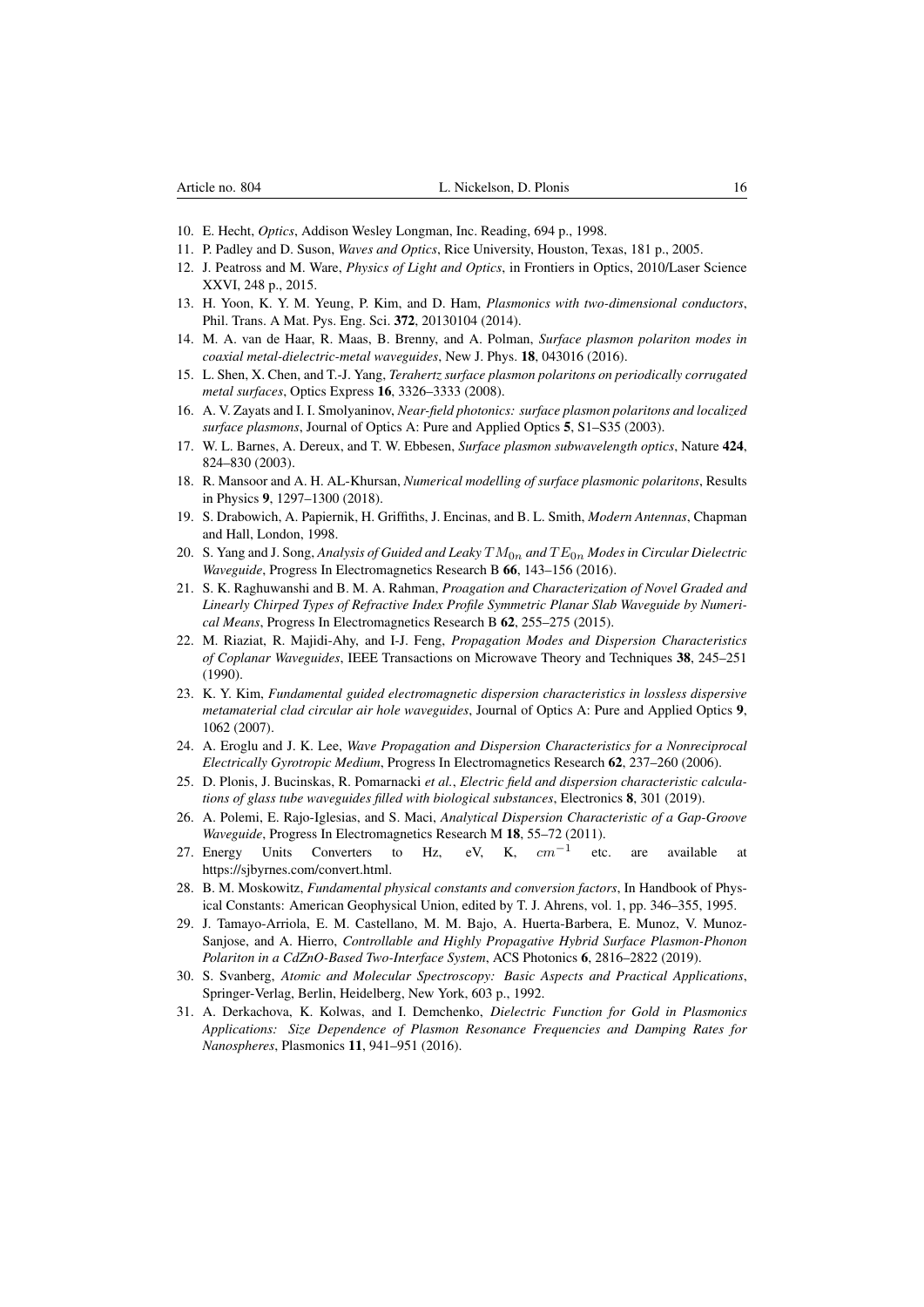- <span id="page-16-0"></span>32. E. Pisano, C. E. Garcia-Ortiz, F. Armenta-Monzon, M. Garcia-Mendez, and V. Coello, *Efficient and Directional Excitation of Surface Plasmon Polaritons by Oblique Incidence on Metallic Ridges*, Plasmonics 13, 1935–1940 (2018).
- <span id="page-16-1"></span>33. R. Yang and Z. Lu, *Subwavelength Plasmonic Waveguides and Plasmonic Materials*, Nanoplasmonics and Metamaterials 2012, 258013 (2012).
- <span id="page-16-2"></span>34. S. Staras, *Introduction to semiconductor devices*, Technika, Vilnius 244 p., 2012.
- <span id="page-16-3"></span>35. O. A. Awoga, A. N. Ikot, A. E. Essiett, and L. E. Akpabio, *Thermodynamic Properties of the Harmonic Oscillator and a Four Level System*, Applied Physics Research 3, 47–59 (2011).
- <span id="page-16-4"></span>36. R. H. Muller, *Definition and conventions in ellipsometry*, University of California, Lawrence Berkeley National Laboratory. LBNL Report No. UCRL18585, 37 p., 1968.
- <span id="page-16-5"></span>37. D. J. Griffith, *Introduction to Electrodynamics*, Prentice-Hall, Inc., Upper Saddle River, New Jersey 07458, 1999.
- <span id="page-16-6"></span>38. Sign conventions for EM waves, MIT, Department of Electrical Engineering and Computer Science, EE 3321 Electromagnetic Field Theory, https://empossible.net/wpcontent/uploads/2018/03/Summary-of-EM-Sign-Conventions.pdf (was available on June 2, 2020).
- <span id="page-16-7"></span>39. R. T. Holm, *Convention confusions*, in Handbook of Optical Constants of Solids II, edited by E. D. Palik, Academic Press, Boston, pp. 21–55, 1991.
- <span id="page-16-8"></span>40. K. Iizuka, *Elements of Photonics*, Vol. I: *In Free Space and Special Media*, Editors: K. Iizuka, B. E. A. Saleh, John Wiley & Sons, Inc., New York, 2002.
- <span id="page-16-9"></span>41. H. Fujiwara, *Spectroscopic Ellipsometry: Principles and Applications*, John Wiley and Sons, Ltd., 368 p., 2007.
- <span id="page-16-10"></span>42. P. C. Clemmow, *The plane wave spectrum representation of electromagnetic fields*, The Institute of Electrical and Electronics Engineers, Inc., New York, 1996.
- <span id="page-16-11"></span>43. R. Snieder and K. van Wijk, *A Guided Tour of Mathematical Methods for the Physical Sciences*, Cambridge University Press, New York, 559 p., 2015.
- <span id="page-16-12"></span>44. A. L. Schoenstadt, *An Introduction to Fourier Analysis Fourier Series. Partial Differential Equations and Fourier Transforms*, Department of Applied Mathematics, Naval Postgraduate School, Monterey, California 93943, 268 p., 1992.
- 45. S. T. Karris, *Signals and Systems with MATLAB, Computing and Simulink Modeling*, Orchard Publications, 688 p., 2008.
- <span id="page-16-13"></span>46. M. C. Pereyra and L. A. Ward, *Harmonic Analysis From Fourier to Wavelets*, American Mathematical Society, Institute for Advanced Study, Princeton, New Jersey, 410 p., 2010.
- <span id="page-16-14"></span>47. C. E. Mungan, *Sign convention for backward traveling waves*, The Physics Teacher 57, 132 (2019).
- <span id="page-16-15"></span>48. J. Perkins, M. J. Ruiz, and A Reliable, *Wave Convention for Oppositely Traveling Waves*, The Physics Teacher, 56, 622 (2018).
- <span id="page-16-16"></span>49. D. A. Steck, *Classical and Modern Optics*, Department of Physics, University of Oregon, 357 p., 2006.
- <span id="page-16-18"></span>50. D. Cheng, *Field and Wave Electromagnetics*, Addison-Wesley Publishing Company, Reading, Massachusetts, 703 p, 1989.
- 51. B. Deconinck, *Partial Differential Equations and Waves*, University of Washington, Seattle, WA, 98195, USA, 118 p., 2017.
- 52. A. Tveito and R. Winther, *Introduction to Partial Differential Equations: A Computational Approach*, Springer, New York, Tokyo, 387 p., 1998.
- 53. J. D. Jackson, *Classical Electrodynamics*, John Wiley & Sons, Inc., New York, London, Sydney, 1962.
- <span id="page-16-17"></span>54. M. S. Tame, K. R. McEnery, S. K. Ozdemir, J. Lee, S. A. Maier, and M. S. Kim, *Quantum plas-*